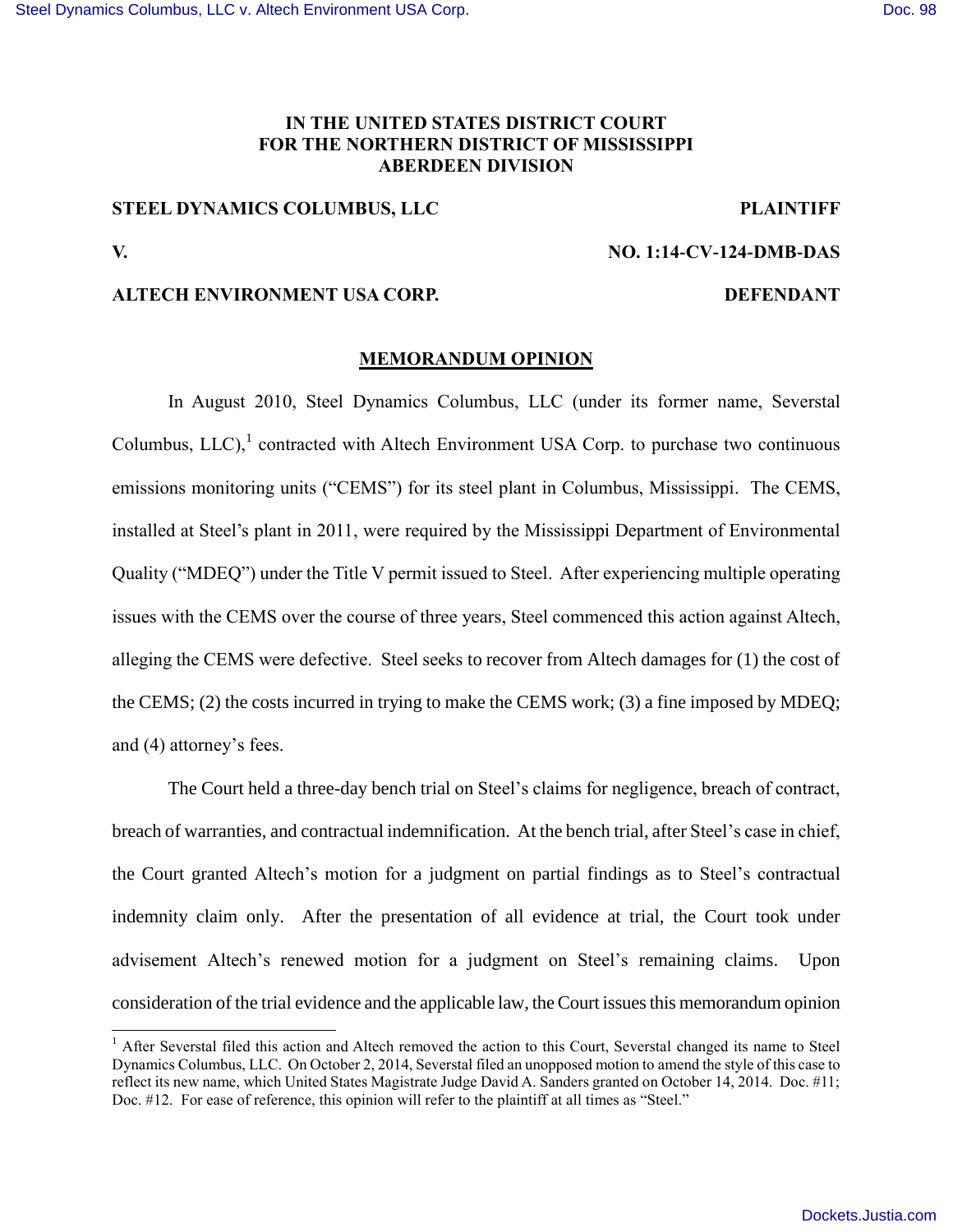as its ultimate findings of fact and conclusions of law.

## **I Procedural History**

On June 30, 2014, Steel filed this action against Altech in the Circuit Court of Lowndes County, Mississippi. Doc. #2. On August 4, 2014, Altech removed the case to this Court based on 28 U.S.C. § 1332.<sup>2</sup> Doc. #1 at ¶ 5. On October 14, 2014, Steel filed an amended complaint, asserting claims for breach of contract, breach of implied warranties, breach of express warranty, negligence, and contractual indemnification.<sup>3</sup> Doc. #13 at  $\P$  22–25, 36–39.

On November 6, 2015, Altech filed a "Motion for Partial Summary Judgment on the Issue of Contractual Limitation of Remedies." Doc. #49. Though denying liability, Altech limited its motion to "how … provisions [in the parties' purchase contract] limit recoverable damages." Doc. #50 at 2. The Court denied Altech's motion without prejudice, concluding that ruling on only the issue of damages before a trial in which liability would be contested would be inefficient. Doc. #85 at 2 n.5, 3. The Court further stated that it preferred to consider the issue of damages in view of all facts to be presented at the bench trial<sup>4</sup> rather than just on the motion record. *Id.* 

The Court held a bench trial from June 20, 2016, to June 23, 2016. At the close of Steel's case in chief, Altech moved for a judgment on partial findings on all of Steel's claims, which the Court granted only as to Steel's contractual indemnity claim.<sup>5</sup> At the close of Altech's case, Steel

 $2$  On May 31, 2016, and on June 7, 2016, the Court ordered Altech to show cause why this case should not be dismissed due to the absence of complete diversity under 28 U.S.C. § 1332. Doc. #73; Doc. #75. In response, on June 3, 2016, and June 8, 2016, Altech filed motions for leave to amend the jurisdictional allegations of its notice of removal. Doc. #74; Doc. #76. Because Altech attached to its second motion to amend evidence that this Court has jurisdiction over this case under 28 U.S.C. § 1332(a)(2), the Court granted Altech leave to amend its removal notice. Doc. #81. Altech filed a supplement to its notice of removal on June 16, 2016. Doc. #84.

 $3$  In the amended complaint, Steel's breach of contract claim is titled, "Breach of Contract/Contractual Indemnification," consisting of a contractual warranty and a contractual indemnity claim. Doc. #13 at ¶ 24.

<sup>&</sup>lt;sup>4</sup> Steel never demanded a jury trial in this Court or in state court pre-removal.

<sup>&</sup>lt;sup>5</sup> Regarding its contractual indemnity claim, Steel offered no evidence of (1) an allegation of property damage or personal or bodily injury; (2) any claim, loss, damage, or expense relating to such damage or injury; or (3) any manifest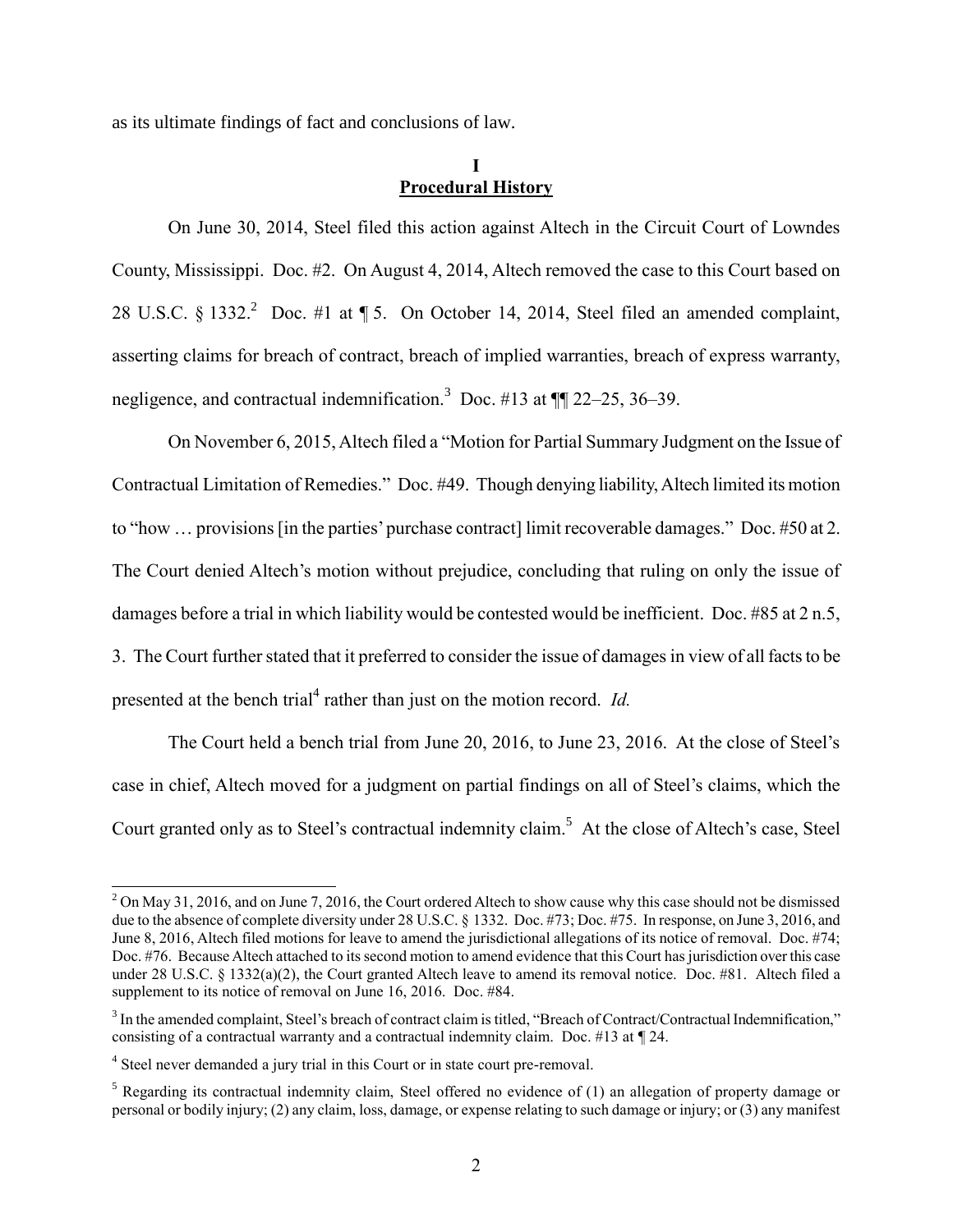declined to present a rebuttal case, and Altech re-urged its motion for judgment as to Steel's remaining claims. The Court took Altech's re-urged motion under advisement and ordered that the record be left open for seven days following trial. After the close of the record, Steel and Altech filed proposed findings of fact and conclusions of law on October 21, 2016. Doc. #96; Doc. #97.

## **II Factual Findings**

Steel operates a steel plant in Columbus, Mississippi, that melts scrap metal in an electric arc furnace. Tr. at 45, 90, 93. $^6$  The process releases pollutants regulated by Title V of the Clean Air Act. *Id.* at 94.

MDEQ issued Steel a Title V permit which, among other things, required Steel to install two CEMS. CEMS provide continuous data on the level of monitored pollutants in industrial emissions. Steel's Title V permit required the installation of the CEMS to monitor levels of four regulated pollutants—Nitrogen Oxides (NOx), Carbon Monoxide (CO), Volatile Organic Compounds (VOCs), and Sulfur Dioxide  $(SO_2)$ . Ex. P-1 at  $\S$ § 3.B.12–B.19.

### **A. Altech Proposal**

In May 2010, Steel, which had no experience with CEMS, solicited bids to purchase the CEMS required by MDEQ. Tr. at 96, 307–08. Altech, an Illinois provider of environmental monitoring systems, responded with a written proposal dated August 10, 2010. Ex. P-2.

Altech's proposal specified that Altech would supply CEMS that would monitor the

intent of the parties that the relevant indemnity provision would be so broad as to include the particular fine levied by MDEQ in this case. Without such facts, the Court could not conclude that Steel's alleged damages were covered by the relevant indemnity provisions at issue. The Court rejected Steel's sole argument—that all regulatory penalties under the Clean Air Act constitute a third party claim for personal injury and property damage. Tr. at 353. Had the Court not dismissed the contractual indemnity claim at trial, it would not have survived. The indemnity provisions require a finding of Altech's negligence and, as explained below, Steel's negligence claim fails.

 $6$  The trial transcript, Doc. #94, will be cited as "Tr."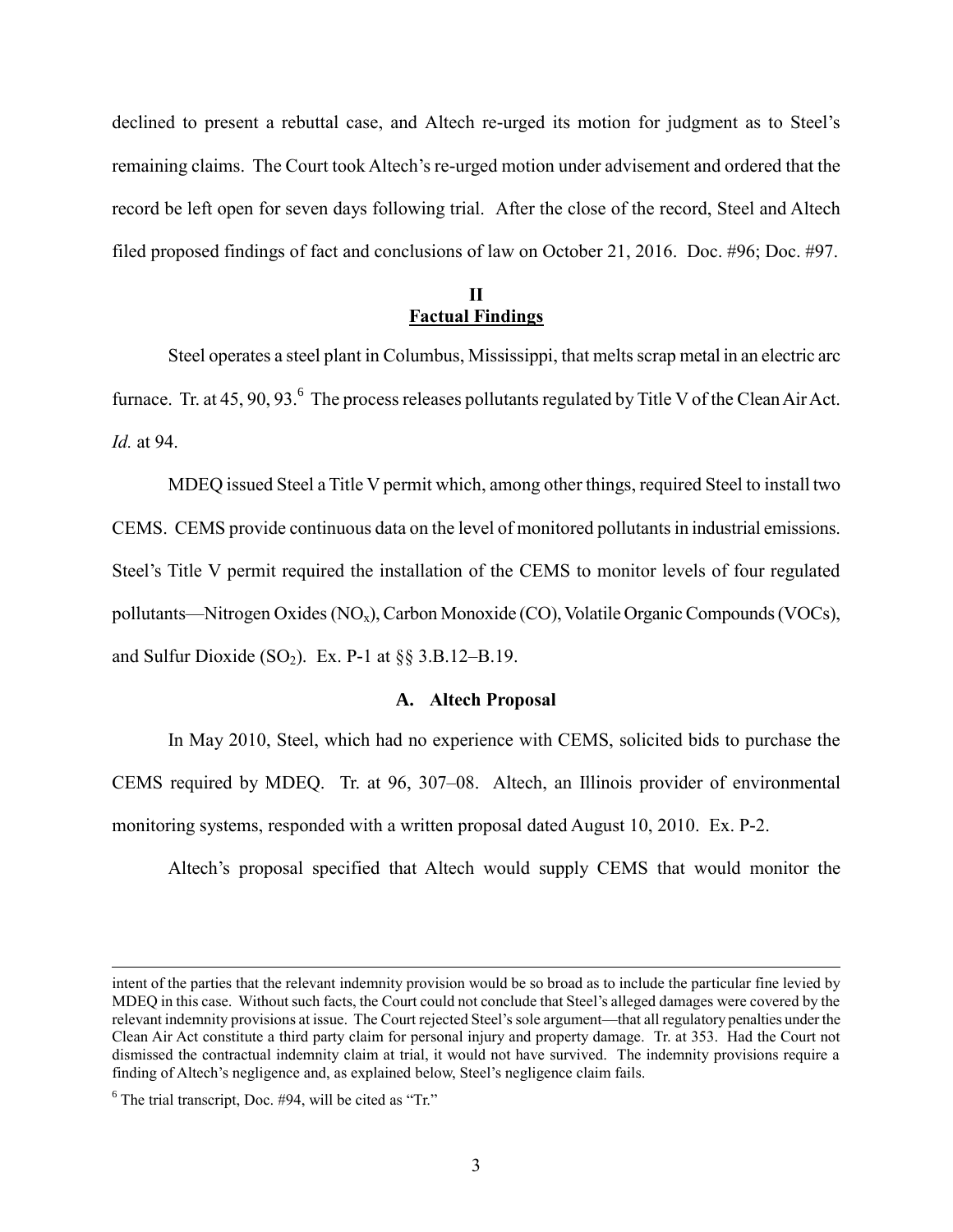pollutants regulated under Steel's Title V permit. *Id.* at 28–30, 40.<sup>7</sup> The proposal included a "DAS" computer, which would be pre-loaded with software to operate CEMS and would be necessary to receive usable information from the CEMS.<sup>8</sup> *Id.* at 29. The concentration ranges within which the CEMS would measure the regulated pollutants were to be set "as required." *Id.* at 28. As proposed, Altech represented that its CEMS would be "very well suited to monitoring emissions on arc furnaces." *Id.* at 23.

Under Altech's proposal, Altech would begin a "7-Day Drift Test" on the CEMS within five to seven days after "Equipment Startup" and, within a year after that, a more extensive "Relative Accuracy Test Audit" ("RATA") required by Steel's Title V permit. *Id.* at 41, 45, 49; Tr. at 526. The proposal included a one year maintenance contract, which included quarterly maintenance, as well as support services for startup, RATA testing, and "regulatory approval." Ex. P-2 at 29–30, 46.

The proposal also specified installation and maintenance requirements to be met by Steel and Altech. Regarding installation, the CEMS were to be mounted on a wall in a temperature-controlled room provided by Steel. *Id.* at 26, 41. Regarding maintenance, the proposal specified quarterly, semi-annually, and yearly maintenance, with the first year of maintenance to be performed by Altech under a proposed quarterly maintenance contract. *Id.* at 45. Every quarter, the CEMS were to undergo a performance test known as a "Calibration Gas Audit" and preventative maintenance, including servicing filters in the probe assembly.<sup>9</sup> Every year, the CEMS were to undergo a RATA. *Id.*

 $<sup>7</sup>$  Citations to pages of trial exhibits will generally be to the bates numbers on the exhibits.</sup>

 $8$  If the computer is inoperable, the CEMS cannot work properly. Tr. at 600.

<sup>&</sup>lt;sup>9</sup> The CEMS operating manual specifies quarterly filter service. Ex. D-7 at 21272. Yet, an Altech technical support manager, Mark Chamberlin, twice testified that he "believe[ed]" that the manual specifies a *monthly* "filter check." Tr. at 394, 431–32. In this regard, Chamberlin's testimony is incredible to the extent inconsistent with the manual, which Chamberlin testified contained the relevant maintenance requirements.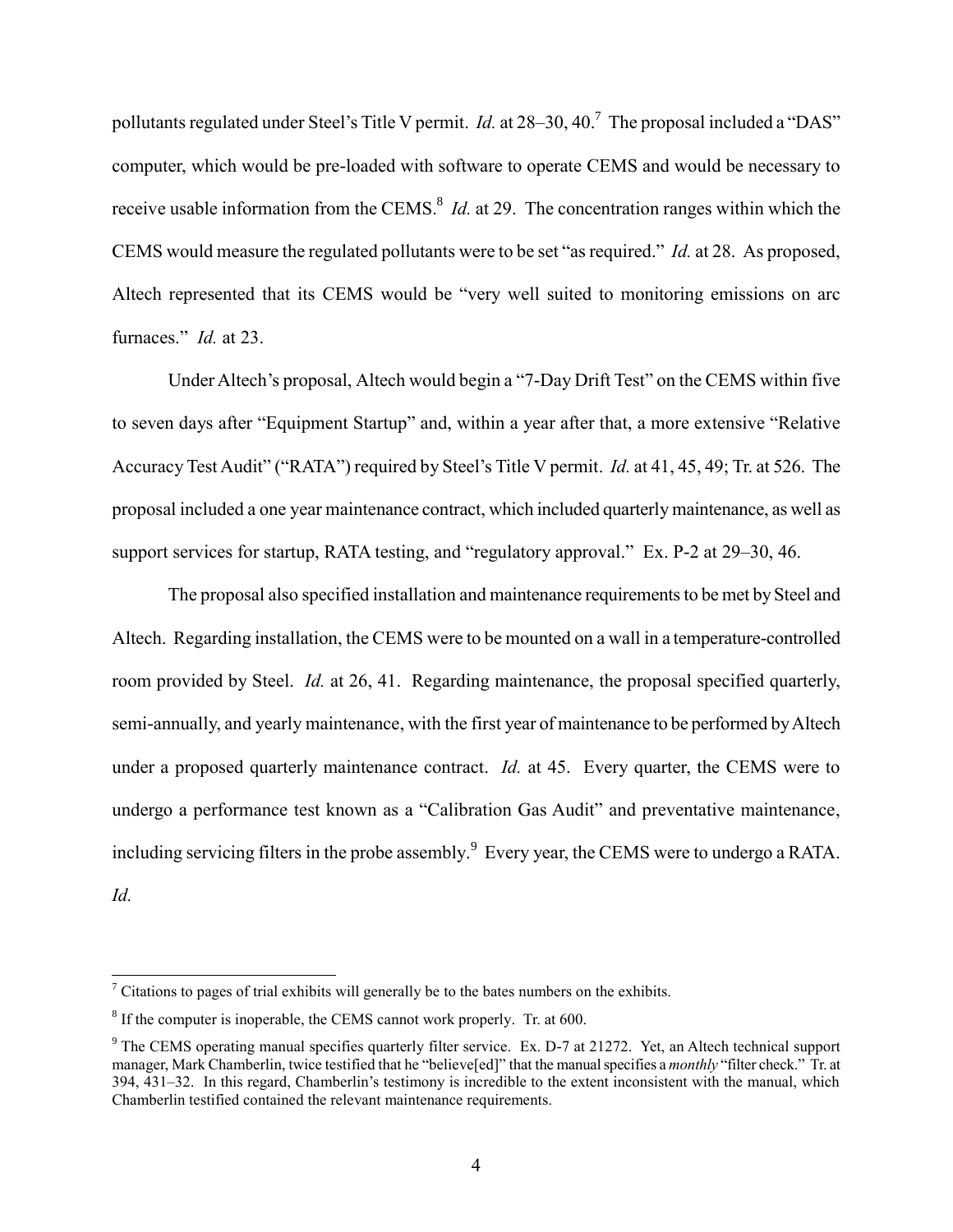## **B. CEMS Purchase**

On August 17, 2010, Steel issued a purchase order to Altech in the amount of \$447,610.20 for two CEMS. Ex. P-3. The purchase order, which referred to Altech's proposal both by its identifying number and by specific numbered items, included a one year quarterly maintenance contract, a DAS computer with CEMLink5™ software from Contec, and a quality assurance plan for regulatory approval. *Id.*; Ex. P-2 at 28–30. When Steel ordered the two CEMS, "[Altech] understood that [Steel] intended to use the CEMS units to monitor emissions [from its steel plant] in compliance with the Title V Permit that MDEQ issued to [Steel]." Doc. #86 at  $\S$  9.a.(5), (6).

The undated "Goods and Services: Terms and Conditions of Purchase" ("Terms") include two sections relating to liability.<sup>10</sup> One section provides for an express warranty, and the other disclaims all implied warranties. Ex. P-4 at § 14. As relevant here, the Terms warrant that the CEMS "(i) shall be of good quality and free from defects, latent and patent, in design, materials and workmanship; [and] … shall be suitable and sufficient for their specified purpose." *Id.* The Terms also state that "THERE ARE NO OTHER WARRANTIES, EXPRESS OR IMPLIED, INCLUDING THE WARRANTIES OF MERCHANTABILITY OR FITNESS FOR AN INTENDED PURPOSE." *Id.*

The Terms include two sections pertaining to remedies. One limits Steel's recourse for breach of the express warranty to repair and/or replacement of the CEMS at Altech's option.<sup>11</sup> *Id.* 

 $10$  The parties do not dispute that this document represents an enforceable agreement. Altech's proposal references "Altech's standard terms and conditions." Ex. P-2 at 27, 31. However, it appears the Terms may have resulted from some negotiations of the standard terms and conditions.

 $11$  "If Supplier breaches its warranty obligations ..., Supplier shall, at its option, repair and/or replace (FOB Jobsite) any of the Goods which breach this Warranty if written notice of such breach is given within twelve (12) months after startup or eighteen (18) months after delivery, whichever occurs first." Ex. P-4 at § 14. Steel accepted the notice period as set forth in the Terms. Doc. #78 at 14. However, a longer notice period of the earlier of twenty-four months after startup or thirty months after delivery is specified in the proposal. Ex. P-2 at 31. The purchase order referenced the proposal and, consistent with the longer notice period in the proposal, Altech notified Steel in December of 2013 that its warranties had expired as calculated by two years from alleged startup dates. Ex. P-3 at 1; Ex. P-8 at 25751; Tr. at 178– 79. Nevertheless, the length of the notice period in the express warranty is of no consequence here because, as explained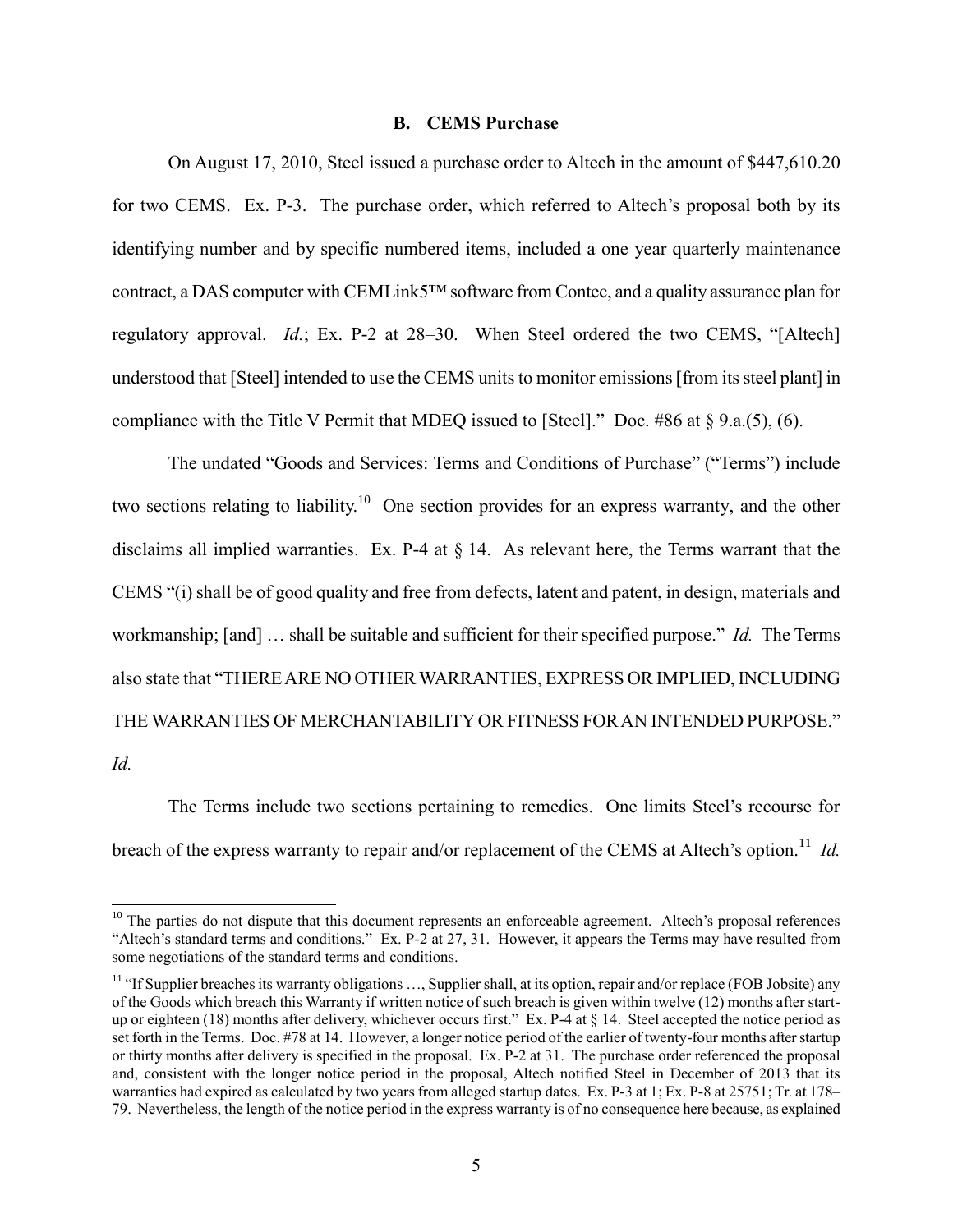The other contains two clauses limiting Steel's recoverable damages—one limits all damages (except for indemnity) to the CEMS purchase price, and the other precludes all incidental and consequential damages.<sup>12</sup> *Id.* at § 27.

### **C. CEMS Operating History**

The first CEMS was installed between January 25 and January 27, 2011, with Altech supplying the DAS computer loaded with software. Ex. P-9 at 1; Tr. at 479, 551. In June 2011, Altech prepared specifically for Steel an operating manual setting forth maintenance requirements for CEMS. Tr. at 394; Ex. D-7 at 21253; Ex. P-2 at 21.

The second CEMS was installed on July 22. Ex. P-9 at 13; Tr. at 496. Both of the installed CEMS included the same three basic components: (1) a probe assembly, which is an umbilical that feeds airflow sample into the analyzer, fitted at both ends with filters; (2) a flow monitor, which measures total airflow volume; and (3) an analyzer, described as the "heart" of the CEMS, which measures the concentrations of pollutants. Tr. at 392–93, 584; Ex. D-7 at 21259, 21263.

## **1. 2011**

During installation of the first CEMS, there were problems relating to inaccurate configuration data provided by Steel but by mid-March, the analyzers had been "re-ranged" with updated data Steel provided. Ex. P-6 at 23684; Ex. P-9 at  $1-2<sup>13</sup>$  In two subsequent service visits over the next two months, Altech engineers addressed analyzer and computer issues, with an Altech engineer concluding as early as mid-April that service work remained "incomplete" because computer changes were required. Ex. P-9 at 3–4, 12.

below, the express warranty fails of its essential purpose.

<sup>&</sup>lt;sup>12</sup> "Except for Supplier's indemnity obligations, in no event shall Supplier's liability to Buyer exceed the Purchase Price whether attributable to contract, warranty, tort (including negligence), strict liability, or otherwise. In addition, in no event shall Supplier be liable for special, indirect, incidental, consequential, or punitive damages whether attributable to contract, warranty, tort (including negligence), strict liability or otherwise." Ex. P-4 at  $\S 27$ .

<sup>&</sup>lt;sup>13</sup> The March 10, 2011, service report indicates that Altech re-ranged the SO<sub>2</sub> and CO according to the updated data but not the  $NO<sub>x</sub>$ .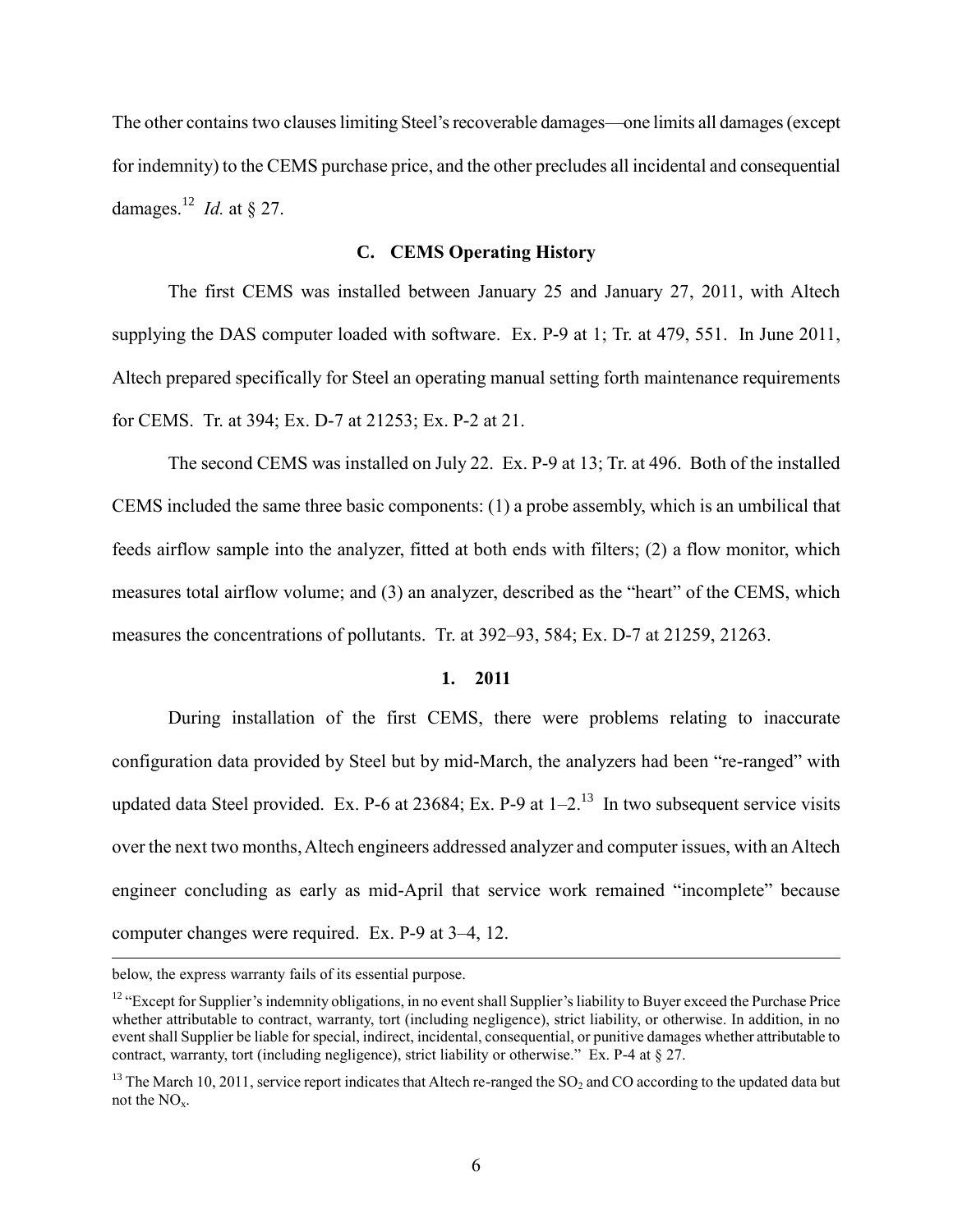By mid-October, the analyzer in the second CEMS could not measure  $SO_2$  or  $NO_x$ , the DAS computer was "not working," and all three temperature controllers in the first CEMS malfunctioned and had to be replaced. *Id.* at 14. Similar problems continued throughout 2011. *Id.* at 15–16; Ex. P-6 at 24162.

## **2. 2012**

Throughout 2012, there were multiple service visits and persistent problems with the analyzers in both CEMS and their shared DAS computer. *See, e.g.*, Ex. P-9 at 20, 56; Ex. P-7 at 24800, 24887, 24895. Both CEMS indicated "[thousands] of alarms daily." Ex. P-7 at 24378. By the end of June, Steel bought a new computer and prepared to install a new version of software from Contec provided by Altech. Ex. D-31 at 2718–20.

 Altech conducted nine more service visits in 2012. Ex. P-9 at 20–84. Though the Altech engineers were able to calibrate the CEMS for most pollutants by the end of each visit, after the engineers left, problems would recur. By April, "[t]hings look[ed] ugly;" there were still "[m]ultiple calibration failures [and] [r]epeatability … [was] an issue." Ex. P-7 at 24455.

By late August, the first CEMS passed part of a 7-Day Drift Test. *Id.* at 24820. But, performance testing of the second CEMS remained "very unstable on all calibrations." *Id.*  According to one Altech engineer, to "truly fix" the problems with the second CEMS, software in the analyzer had to be downloaded from the on-site CEMS, transferred to a test unit at Altech, repaired, and then re-loaded back onto the on-site CEMS. *Id.* at 24825. There is no evidence this repair was ever performed. On August 21, 2012, a vice president for Steel e-mailed Mike Church, an Altech support manager, stating, "We still have critical issues …. Time is long past when these things should be working accurately and reliably." *Id.* at 24818.

#### **3. 2013**

Into 2013, Steel employees and Altech engineers struggled to identify or correct continuing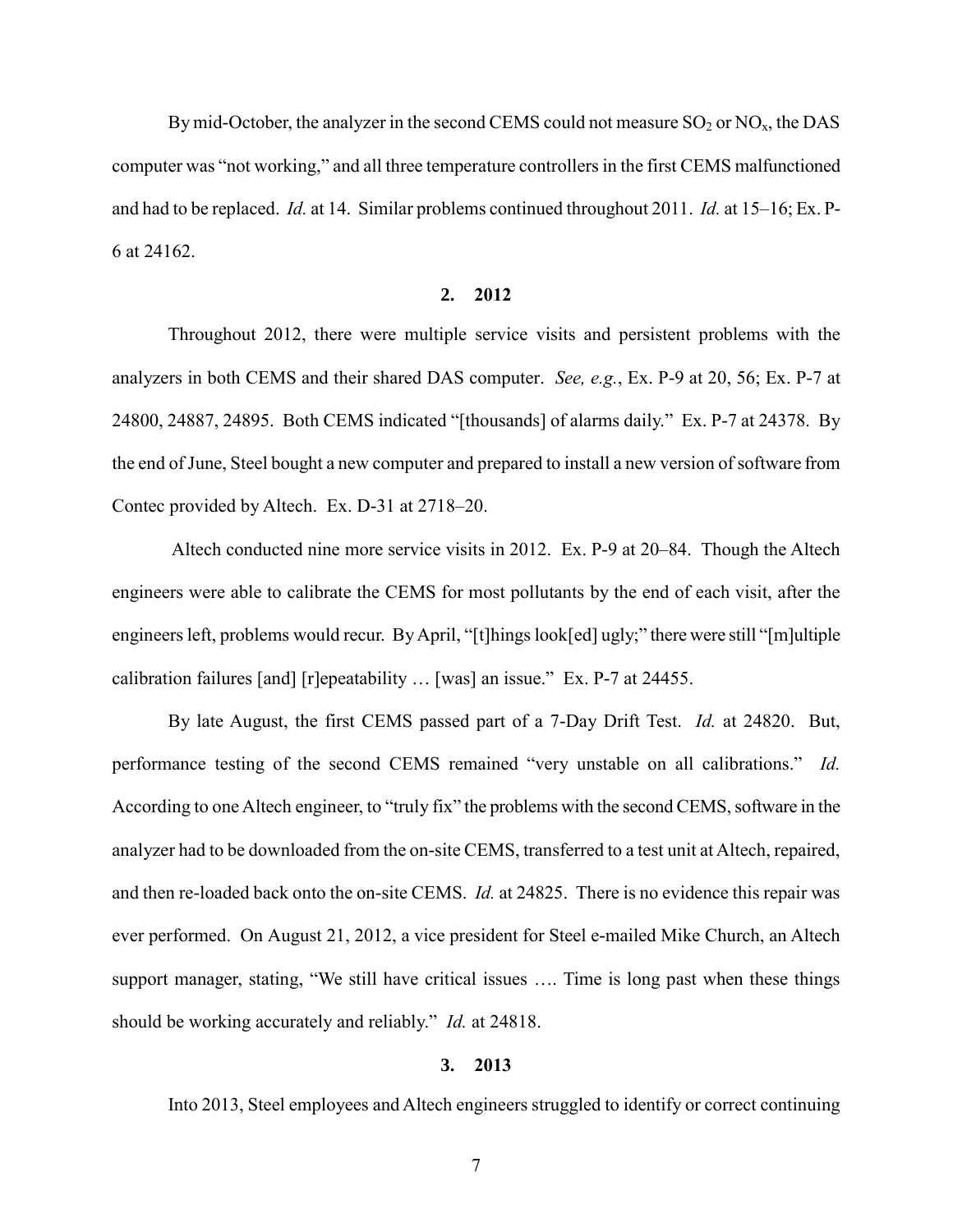problems, including recurrent issues with analyzers, temperature controllers, and the computer. Computer problems came to a head in 2013 when, on January 10, Contec notified Altech that "[t]here are major problems with the databases for 2012 [and] 2011." Ex. P-8 at 24992. After learning from Contec about the database problems, on January 30, Church e-mailed Steel that the DAS computer was corrupted. Tr. at 479–80; Ex. P-8 at 663. Mark Chamberlin, an Altech technical support manager, described the computer as "faulty" in a February 5 e-mail to Steel. Ex. P-8 at 25051, 25119.

In late March, Altech purchased a replacement computer and shipped it to Steel. *Id.* at 10; Ex. P-14 at  $4974-79$ .<sup>14</sup> The replacement computer and software, provided at no cost to Steel, suffered the same problems as the computer originally shipped. On June 12, Chamberlin reported that the new software was causing the CEMS analyzers to malfunction. Ex. P-8 at 25405. Toward the end of 2013, analyzers in both CEMS produced faulty data and a RATA still could not be scheduled, exceeding Altech's own revised deadline by almost a year. Tr. at 547–48; Ex. P-7 at 24904, 24915–16; Ex. P-8 at 25677. Altech e-mailed Steel on December 5, stating that the warranty on the first CEMS expired January 25, 2013, and the warranty on the second CEMS expired July 22, 2013. Ex. P-8 at 25751. Bryan Vogel, Steel's engineering lead for the CEMS project, e-mailed Church back the same day, copying Chamberlin: "We will have to discuss this as we still do not have a usable system." *Id.*

On June 28, 2013, MDEQ issued Steel a Notice of Violation. Ex. P-12 (unnumbered at 12– 14). The Notice cited two violations of Steel's Title V Permit: (1) Steel reported the CEMS were installed but the CEMS could not function longer than twelve to seventy-two hours at a time and could not pass a RATA, and (2) Steel failed to report CEMS malfunctions. *Id.* After meeting with

 $<sup>14</sup>$  Altech stipulated to the authenticity of P-14, Steel's exhibit collecting invoices for CEMS-related expenses, and made</sup> no objection to its admission at trial. Doc. #86 at § 10.a; Tr. at 81.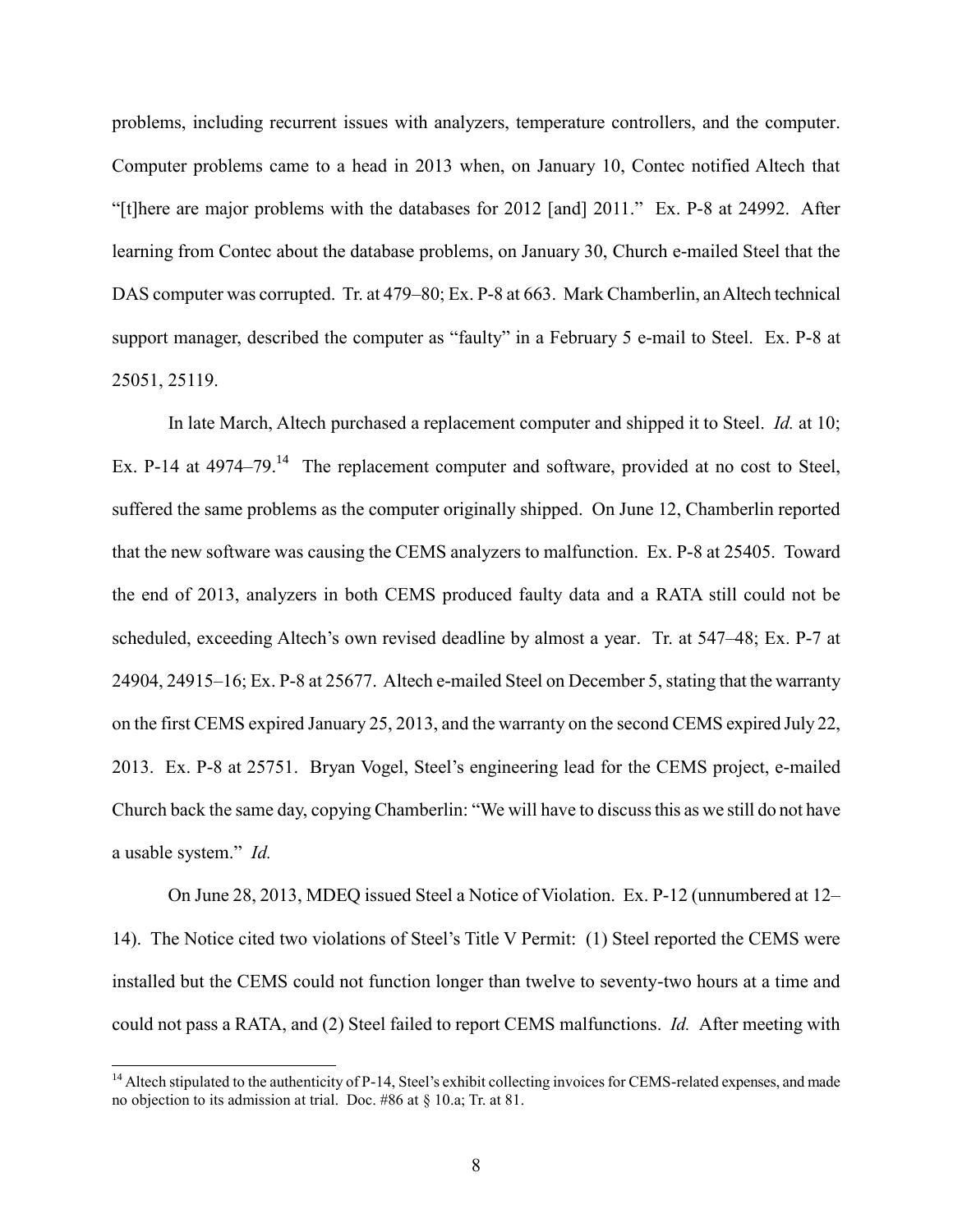MDEQ, Steel retained a different CEMS vendor to conduct an ambient air test on the Altech CEMS. Tr. at 182–83, 343.

For the ambient air test, the CEMS were removed from the airflow of the steel plant and placed outdoors for two to three weeks and were then observed for whether they could accurately detect pollutant concentrations in calibration gasses each morning. *Id.* at 592–93. Regarding  $NO<sub>x</sub>$  a regulated pollutant with which both CEMS had often struggled—the systems "failed pretty badly." *Id.* Though the CEMS worked for some pollutants, the analyzer component responsible for measuring NOx "failed about every way you could fail. The NOx wasn't working." *Id.* at 593. Steel gave up on the Altech CEMS because it considered the results of the ambient air test to be a failure. *Id.* at 183, 343. Steel and MDEQ subsequently negotiated a fine of \$135,000, which Steel paid, with Steel agreeing to contract with a third party to conduct monthly emissions testing until Steel installed working CEMS. *Id.* at 193–94.

## **III Liability**

Steel asserts three grounds for liability: (1) negligence, (2) breach of implied warranties, and (3) breach of contract.<sup>15</sup> The parties concede that Mississippi's Uniform Commercial Code ("U.C.C.") applies to this case. Tr. at  $368-69$ ; Doc. #79 at 10; Doc. #97 at 20.

## **A. Negligence**

The elements of negligence are: (1) duty, (2) breach, (3) factual and proximate cause, and (4) damage. *Duckworth v. Warren*, 10 So. 3d 433, 439 (Miss. 2009). "[T]he breach of a contract (whether described as 'negligent' or not) is not actionable in tort under an ordinary negligence theory

<sup>&</sup>lt;sup>15</sup> Steel also asserts an express warranty claim, in support of which it points only to  $\S$  14 of the Terms, which disclaims any express warranty other than the one it sets forth. Doc.  $\#78$  at 14; Doc.  $\#97$  at 31; Ex. P-4 at § 14. This is not a case in which Steel, relying on § 2-313(1)(a) of Mississippi's Uniform Commercial Code—which describes an express warranty as "*[a]ny* affirmation of fact or promise made by the seller to the buyer which relates to the goods and becomes part of the basis of the bargain"—points to statements Altech made outside of the Terms to establish the existence of an express warranty. As such, Steel's express warranty claim is subsumed by its claim for contractual warranty included in its breach of contract claim.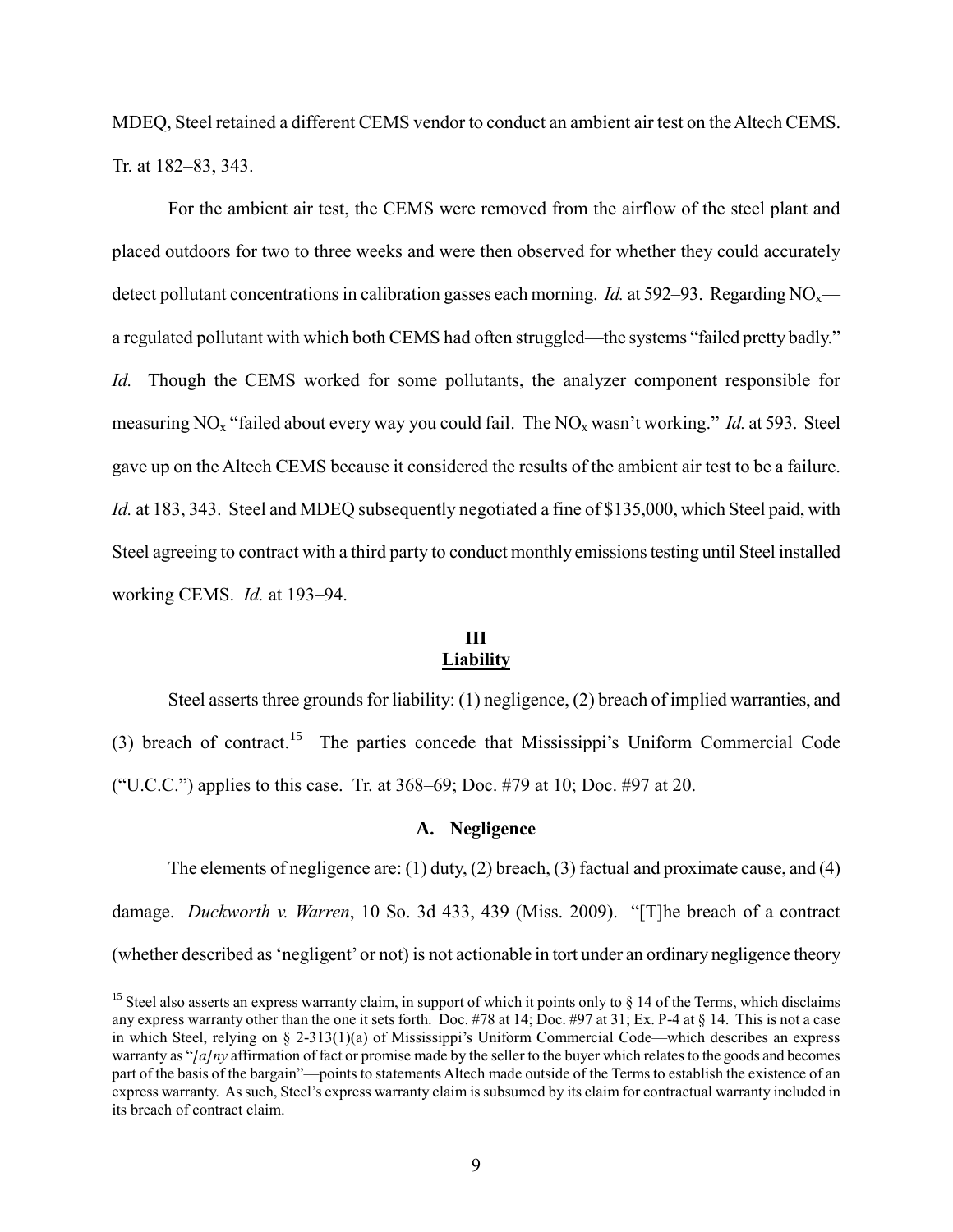unless breaching the contract also breached a duty of care recognized by tort law. There must be a duty of care 'fixed by law and independent of the contract.'" *Clausell v. Bourque*, 158 So. 3d 384, 391 (Miss. Ct. App. 2015) (en banc) (quoting *Hazell Mach. Co. v. Shahan*, 161 So. 2d 618, 623  $(1964)$ ).

Steel, citing *Montgomery v. CitiMortgage, Inc.*, 955 F. Supp. 2d 640, 649 (S.D. Miss. 2013), argues that "[a] contractual obligation satisfies the duty element of a negligence claim." Doc. #78 at 12. To the contrary, as *Montgomery* recognizes, it is the failure to use reasonable care in the performance of a contract that breaches a duty in tort, not the mere failure to perform. *Montgomery*, 955 F. Supp. 2d at 648 (citing *Poppelreiter v. GMAC Mortg., LLC*, No. 1:11cv8, 2011 WL 2690165, at \*3 (N.D. Miss. July 11, 2011)) ("Under Mississippi law, '[a] contract creates a reasonable duty of care in fulfilling one's contractual obligations.'"); *id*. at 640 ("CitiMortgage was also required to employ due care in the processing of the Plaintiffs' request to lower their mortgage payments and in the resulting loan modification process undertaken by the parties."). Put differently, the tort duty founded on contract is breached not by failing to perform the contract obligation at all but by causing damages due to carelessness in the performance of the contract. Steel has made no allegation in this regard. Accordingly, Steel's negligence claim must fail.<sup>16</sup> *See, e.g.*, *Clausell*, 158 So. 3d at 392 ("[E]ven if [defendant] had a contractual obligation …, [plaintiff] has failed to show that breaching that contract was a breach of a duty of care … under a negligence theory.").

## **B. Breach of Implied Warranties – Contractual Disclaimer**

Turning to Steel's claims for breach of implied warranties, Altech argues that such claims are

<sup>&</sup>lt;sup>16</sup> Steel posited in its closing arguments at trial that Altech failed to subject the CEMS to proper quality control (a claim contested at trial) and sent an inexperienced engineer to start-up the second CEMS. Tr. at 473–74, 630. However, Steel offered no evidence either of the tasks the engineer shirked or carelessly attempted or of the steps in Altech's quality control that were missing or improperly carried out. Indeed, Steel's entire evidence for both claims is a single e-mail too vague to support a finding even that there was any relevant issue at all. Ex. P-6 at 11. Consequently, Steel fails to establish breach even if it identified a proper duty. *See, e.g., Couch v. City of D'Iberville*, 656 So. 2d 146, 151–52 (Miss. 1995) (negligence action based on contract fails without independent proof of breach).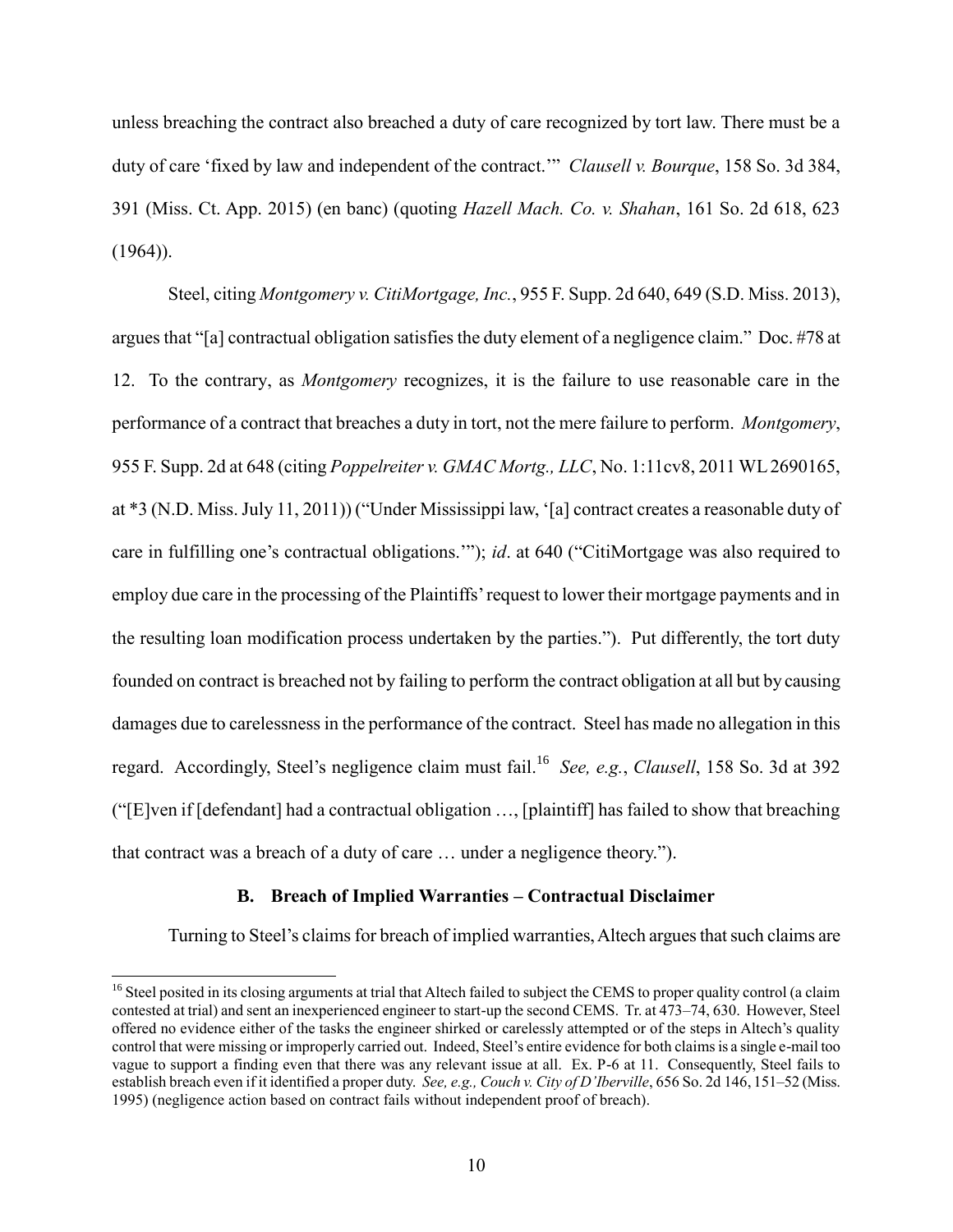barred by the Terms.

 $\overline{a}$ 

The express language of the Terms bars all implied warranty claims. Ex. P-4 at § 14. Absent fraud, illegality, or mutual mistake, this Court cannot "modify, add to, or subtract from the terms of a contract validly executed between two parties." *Elchos v. Haas*, 178 So. 3d 1183, 1191 (Miss. 2015) (quoting *Wallace v. United Miss. Bank*, 726 So. 2d 578, 584 (Miss. 1998)). However, "parties are not at liberty to enforce contract provisions which contradict Mississippi law and public policy." *Jones*-*Smith v. Safeway Ins. Co.*, 174 So. 3d 240, 248 (Miss. 2015). There is no dispute that the Terms constitute a valid contract. Accordingly, the Terms must be enforced unless contrary to law.

As relevant here, two Mississippi statutes concern the extent to which a contract for the sale of goods may limit liability or remedies under an implied warranty: § 11-7-18 and § 75-2-719(4) of the Mississippi Code.<sup>17</sup> Section 11-7-18, by its express provisions, renders unenforceable contract terms that bar implied warranty claims. Yet, § 11-7-18 does not apply here. The statute was amended on July 1, 2010, less than two months before Steel issued its August 17, 2010, purchase order for the CEMS. The amendment limited its application to sales "to a consumer … of consumer goods." Miss. Code Ann. § 11-7-18 (2010).

Steel concedes that it is a non-consumer and that the CEMS are non-consumer goods. Doc. #49-6 at 1. Accordingly, there is no dispute that § 11-7-18 is inapplicable in this case. Rather, Steel relies on § 75-2-719(4) for the proposition that the disclaimer of implied warranty claims is invalid. The pre-amended version of  $\S$  75-2-719(4) applicable in this case<sup>18</sup> states:

<sup>17</sup> Section 75-2-719(4) is a non-standard addition to Article 2, § 719, of the Model Uniform Commercial Code. *See* Uniform Commercial Code § 2-719 & cmt. (Am. Law Inst. & Unif. Law Comm'n 2014). It is unique to Mississippi. *Powers v. Lycoming Engines*, 272 F.R.D. 414, 429 & n.53 (E.D. Pa. 2011). Section 11-7-18, also unique to Mississippi, is not a Mississippi U.C.C. statute. *Id.* at 428 & n.33. Both statutes are limited to sales of goods.

<sup>&</sup>lt;sup>18</sup> Effective July 1, 2013, § 75-2-719(4) was also amended so that it now applies only to consumer sales of goods. However, Mississippi courts have "continuously followed the rule that statutes will be construed to have a prospective operation only, unless a contrary intention is manifested by the clearest and most positive expression." *Hudson v. Moon*, 732 So. 2d 927, 930–31 (Miss. 1999). There is no indication that the 2013 amendment was intended to have a retroactive effect. Accordingly, the Court concludes that the amendment was not retroactive. The Court, therefore, will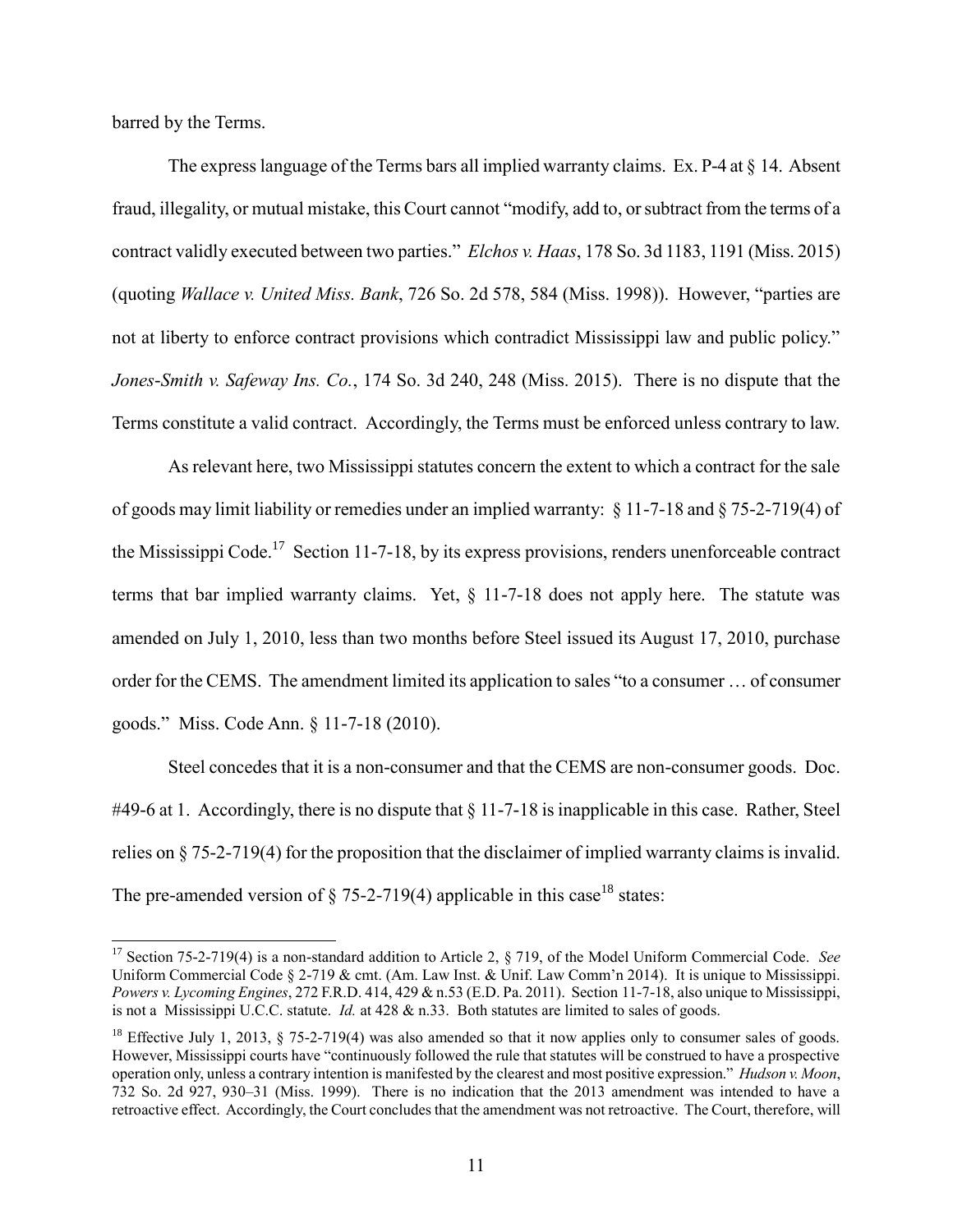*Any limitation of remedies which would deprive the buyer of a remedy to which he may be entitled for breach of an implied warranty of merchantability or fitness for a particular purpose shall be prohibited.* The provisions of this subsection do not apply to computer hardware, computer software, and services performed on computer hardware and computer software, which are sold between merchants.

Miss. Code Ann. § 75-2-719(4) (2011) (emphasis added) (effective July 1, 1998). Steel argues that "remedies" includes liability and that as a result, § 75-2-719(4) prohibits contract terms that bar implied warranty claims. Doc. #58 at 4. Altech contends that "remedies" is unambiguous and does not include liability. Doc. #50 at 15. Alternatively, Altech urges that § 75-2-719(4) must be interpreted in a way that gives effect to the words "in a sale to a consumer … of consumer goods" in § 11-7-18, as amended. Doc. #63 at 3.

## **1. Mississippi Supreme Court precedent**

In *Massey*-*Ferguson, Inc. v. Evans*, the Mississippi Supreme Court held that a buyer of farm equipment could maintain a consequential damages claim for breach of implied warranty even though the purchase terms precluded incidental and consequential damages and the sale occurred on an "as is … basis without any warranty, express or implied." 406 So. 2d 15, 17–18 (Miss. 1981). The court wrote that the claims must be permitted "because of two statutory enactments." *Id.* In this regard, the court quoted both § 75-2-719(4) and § 11-7-18. *Id*. When quoting § 11-7-18, the court noted that the statute "further emphasize[d] th[e] prohibition" of § 75-2-719(4). *Id.*

In its analysis, the *Massey*-*Ferguson* court did not state which statute prohibited what. Both by their express terms prohibit limitation of remedies. While the court could have meant that § 11-7- 18 "further emphasize[d]" a prohibition on disclaimers of liability in § 75-2-719(4), it could have meant that § 11-7-18 emphasized § 75-2-19(4)'s express prohibition of limitations on remedies.

apply the version in effect at the time of the parties' contract. *See generally Price v. Harley*, 107 So. 673, 674 (Miss. 1926) ("The nature, construction, and effect of a contract are governed by the laws existing when and where it was made, or where it is, by its terms, to be performed; and, in this respect, the rights of the parties under the contract are beyond the legislative power.").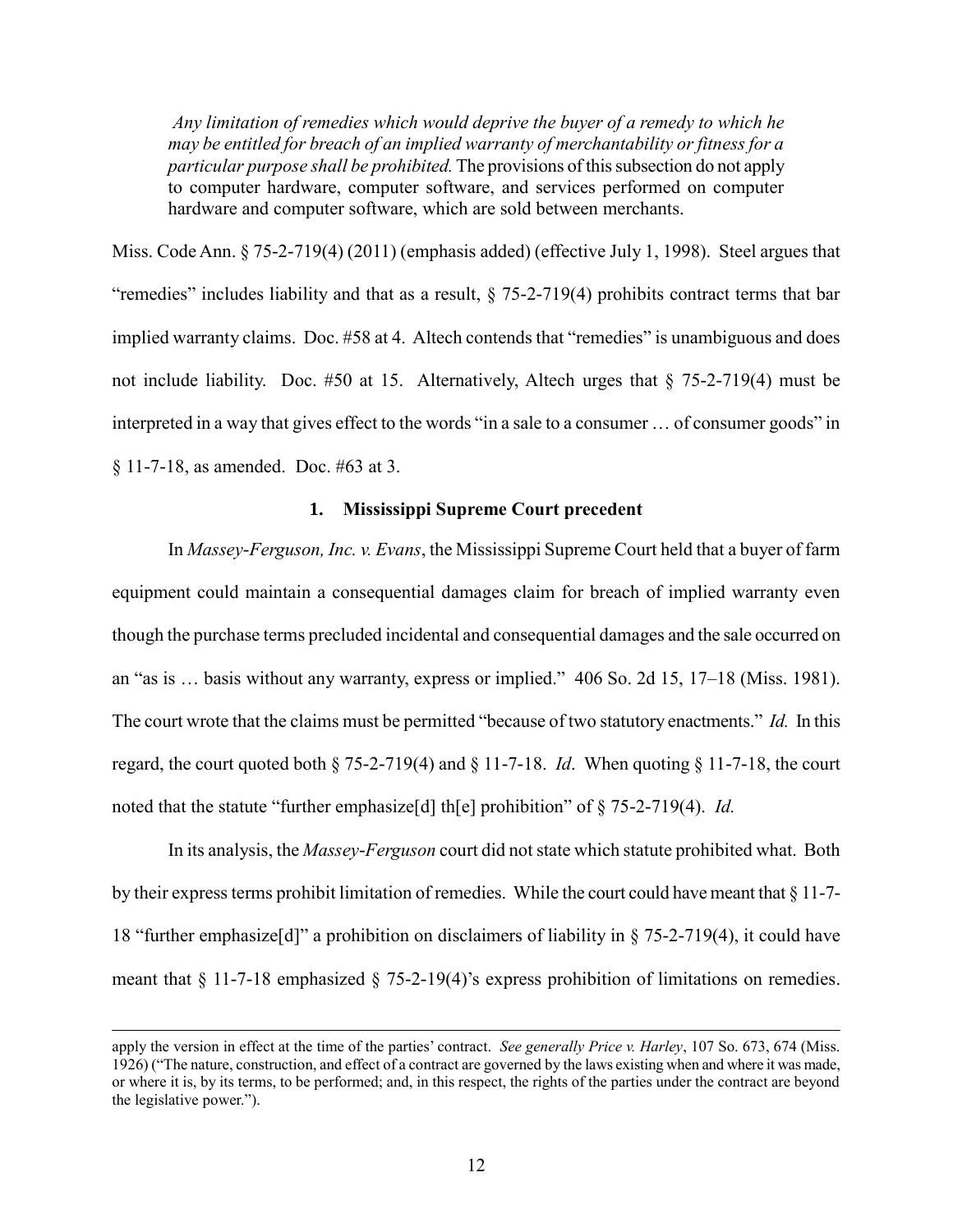Thus, it is far from clear that the court held § 75-2-719(4) *impliedly* prohibited waiver or disclaimer of implied warranties on its own when the language it quoted from § 11-7-18 *expressly* did the same thing. In any event, once § 11-7-18 became limited only to consumer sales of goods, *Massey*-*Ferguson* became distinguishable from non-consumer-sale cases. The case relied on "two statutory enactments," only one of which survived beyond July 1, 2010, in a form that applies to nonconsumer sales.

The Mississippi Supreme Court has never prohibited an implied warranty disclaimer in sales of goods on the basis of  $\S 75-2-719(4)$  alone.<sup>19</sup> Mississippi Supreme Court cases that by their facts involve non-consumer transactions apply only the pre-amended § 11-7-18 without mentioning § 75- 2-719(4). *See, e.g., J.L. Teel Co. v. Houston United Sales, Inc.*, 491 So. 2d 851, 859 (Miss. 1986) (copier leased for business use); *Little v. V & G Welding Supply, Inc.*, 704 So. 2d 1336, 1341 (Miss. 1997) (propylene gas used for welding).

### **2.** *Erie* **guess**

Because no holding of the Mississippi Supreme Court is on point, this Court must predict whether that court would hold that the pre-amended  $\S$  75-2-719(4) renders unenforceable contract terms barring implied warranty claims in non-consumer sales of goods. *See McCaig v. Wells Fargo Bank (Tex.), N.A.*, 788 F.3d 463, 472 (5th Cir. 2015) ("Because the Texas Supreme Court has not defined the scope of Section 392.403(a)(2)[,] ... our job is to 'predict' how the court will rule."). In so predicting, the first task is to examine the relevant holdings of Mississippi's intermediate appellate court. *Id*. This Court defers to those precedents unless "other persuasive data" indicate that the Mississippi Supreme Court would hold otherwise. *Id.* at 472–73.

Two Mississippi Court of Appeals cases mention § 75-2-719(4) in the context of disclaimer

<sup>19</sup> *See Fedders Corp. v. Boatright*, 493 So. 2d 301, 308 (Miss. 1986); *Beck Enters., Inc. v. Hester*, 512 So. 2d 672, 676 (Miss. 1987); *Gast v. Rogers*-*Dingus Chevrolet*, 585 So. 2d 725, 728 (Miss. 1991); *N. River Homes, Inc. v. Bosarge*, 594 So. 2d 1153, 1159 n.6 (Miss. 1992); *Mercury Marine v. Clear River Constr. Co.*, 839 So. 2d 508, 514 (Miss. 2003).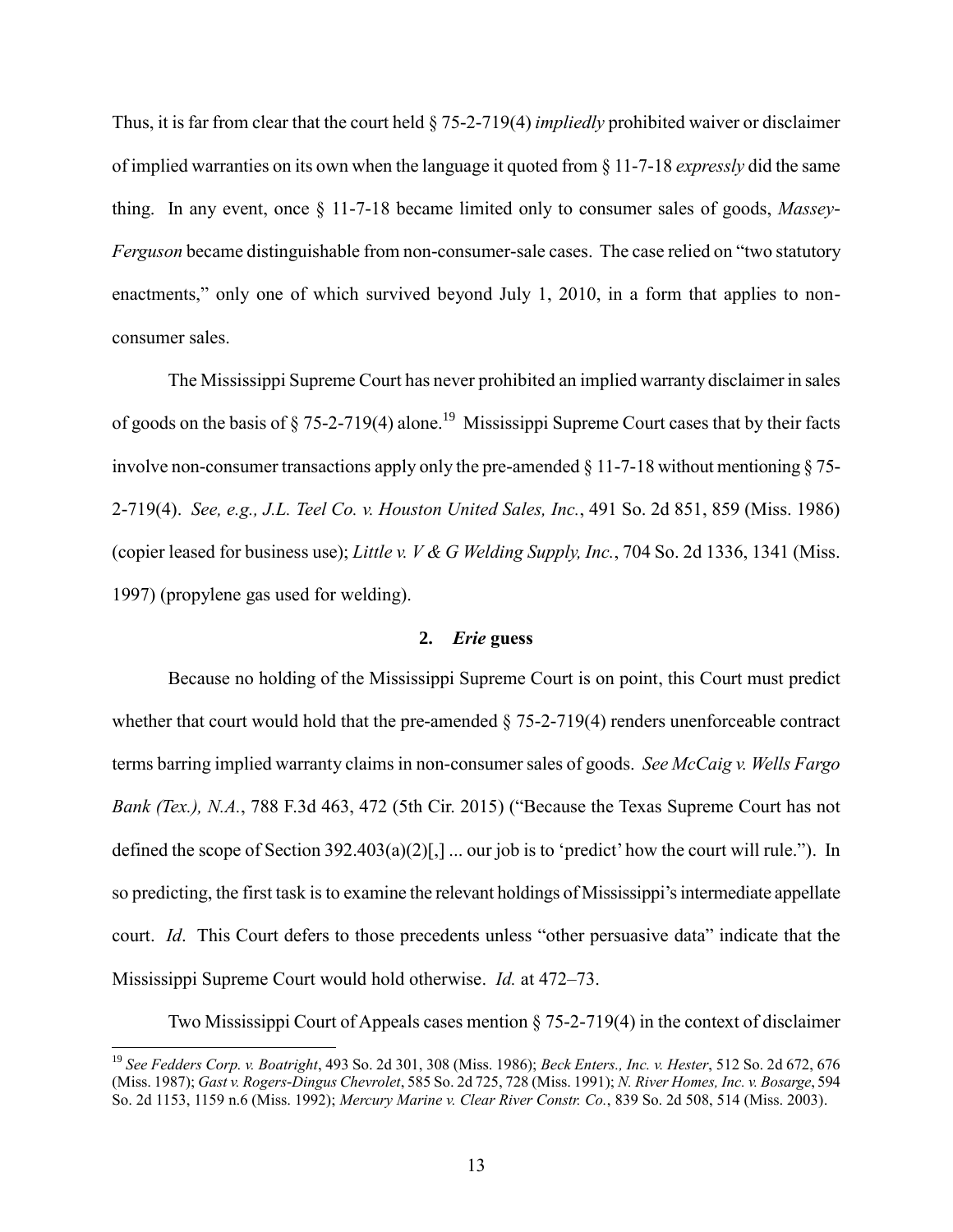of implied warranties—*Settlemires v. Jones*, 736 So. 2d 471, 474 (Miss. Ct. App. 1999); and *Murray v. Blackwell*, 966 So. 2d 901, 904–05 (Miss. Ct. App. 2007). Both involve consumer sales and rely on § 75-2-719(4) and § 11-7-18 in combination. Notably, in *Murray*, the Court of Appeals, in holding that Mississippi law permitted implied warranty disclaimers for late-model used-vehicle sales, only considered the effect of  $\S$  11-7-18 on such disclaimers. 966 So. 2d at 904–05. This analytical framework strongly suggests that § 75-2-719(4) does not cover such disclaimers. The guidance from Mississippi's intermediate appellate court thus supports the holding that  $\S$  75-2-719(4) does not bar implied warranty disclaimers in non-consumer sales.

#### **3. Statutory construction of § 75-2-719(4)**

The Court next must decide whether the Mississippi Supreme Court would hold that § 75-2- 719(4), as it existed at the time of the contract here, barred implied warranty disclaimers in nonconsumer sales. As this is a diversity case, the Court will interpret Mississippi statutes according to Mississippi's rules of statutory construction. *United Rentals Nw., Inc. v. Yearout Mech., Inc.*, 573 F.3d 997, 1001 (10th Cir. 2009) ("When interpreting a state statute in a diversity case, [the] court must apply state rules of statutory construction."); *Weeks Tractor & Supply Co., LLC v. Arctic Cat, Inc.*, 784 F. Supp. 2d 642, 647 (W.D. La. 2011) ("A federal court sitting in diversity applies state substantive law, including the state's choice of law rules and method of statutory interpretation.").

Under Mississippi law, a court's goal in construing a statute is to give effect to the intent of the Mississippi legislature. *Lawson v. Honeywell Int'l, Inc.*, 75 So. 3d 1024, 1027 (Miss. 2011). In determining legislative intent, a court must first determine the plain meaning of a word at issue and if such meaning is "clear and unambiguous," it must be applied. *Roop v. S. Pharm. Corp.*, 188 So. 3d 1179, 1185–86 (Miss. 2016) (quoting *Lawson*, 75 So. 3d at 1027). In the absence of a statutory definition, a word's "plain meaning" is its "common and ordinary acceptation and meaning." *Lawson*, 75 So. 3d at 1028 (citing Miss. Code Ann. § 1-3-65). To determine ordinary meaning, the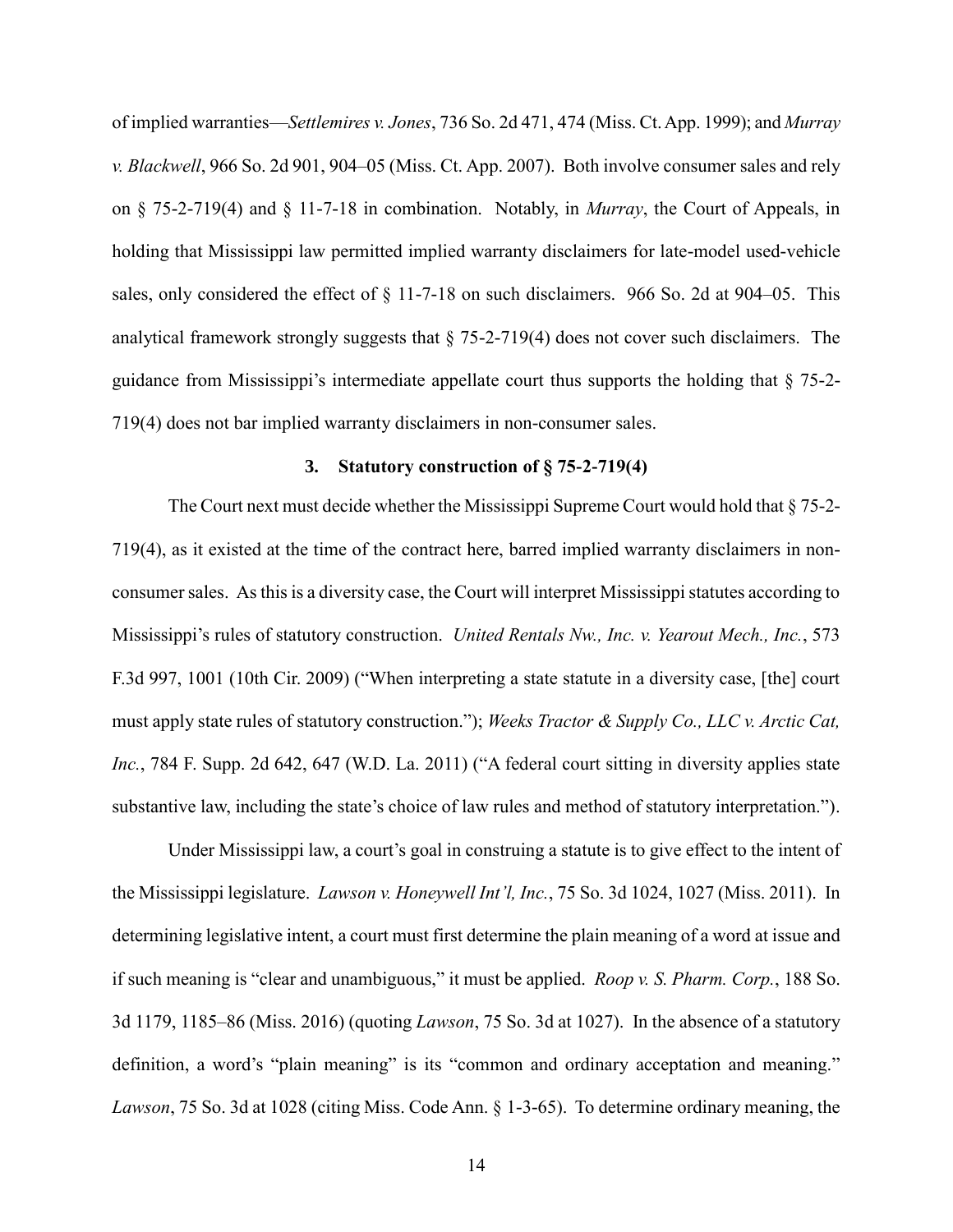Mississippi Supreme Court may look to definitions in dictionaries and in its previous holdings. *Id.* at 1027 & n.4, 1028.

If an ambiguity exists, a court must "turn to the principles of statutory construction." *Oktibbeha Cty. Hosp. v. Miss. State Dep't of Health*, 956 So. 2d 207, 212 (Miss. 2007). In doing so, "it is the Court's duty to 'carefully review statutory language and apply its most reasonable interpretation and meaning to the facts of a particular case.'" *Miss. Methodist Hosp. & Rehab. Ctr., Inc. v. Miss. Div. of Medicaid*, 21 So. 3d 600, 608 (Miss. 2009) (quoting *Caldwell v. N. Miss. Med. Ctr.*, 956 So. 2d 888, 891 (Miss. 2007)). To this end, "[w]hen reasonable, th[e] Court is obliged to reach an interpretation that gives effect to all of the statutory language." *Id*. When a statute has been amended, "meaning must be given to the amending words as they mesh into the statute because they were legislatively chosen for definite purpose." *Brady v. John Hancock Mut. Life Ins. Co.*, 342 So. 2d 295, 303 (Miss. 1977).

Neither the pre-amended § 75-2-719(4) nor the definitions section of Mississippi's U.C.C. define "remedies." Miss. Code Ann. §§ 75-2-103, 75-2-719(4) (2010). Thus, the Court must first review the word's ordinary meaning.

Black's Law Dictionary defines "remedy" as "[t]he means of enforcing a right or preventing or redressing a wrong; legal or equitable relief." *Remedy*, Black's Law Dictionary (10th ed. 2014). The definition includes an action and an object. The action is "redressing" or "enforcing," and the object is a "right" or "wrong." There are "settled distinctions between rights accruing under contracts and remedies for their enforcement." *Coffman v. Bank of Ky.*, 40 Miss. 29, 32 (1866). Liability arises from the "right" whereas remedies "pertain[] to the modes of proceeding[,]" which in themselves establish no rights. *Price v. Harley*, 107 So. 673, 674 (Miss. 1926). From this distinction, it follows that "remedies" in § 75-2-719(4) pertain to the means of redressing breach of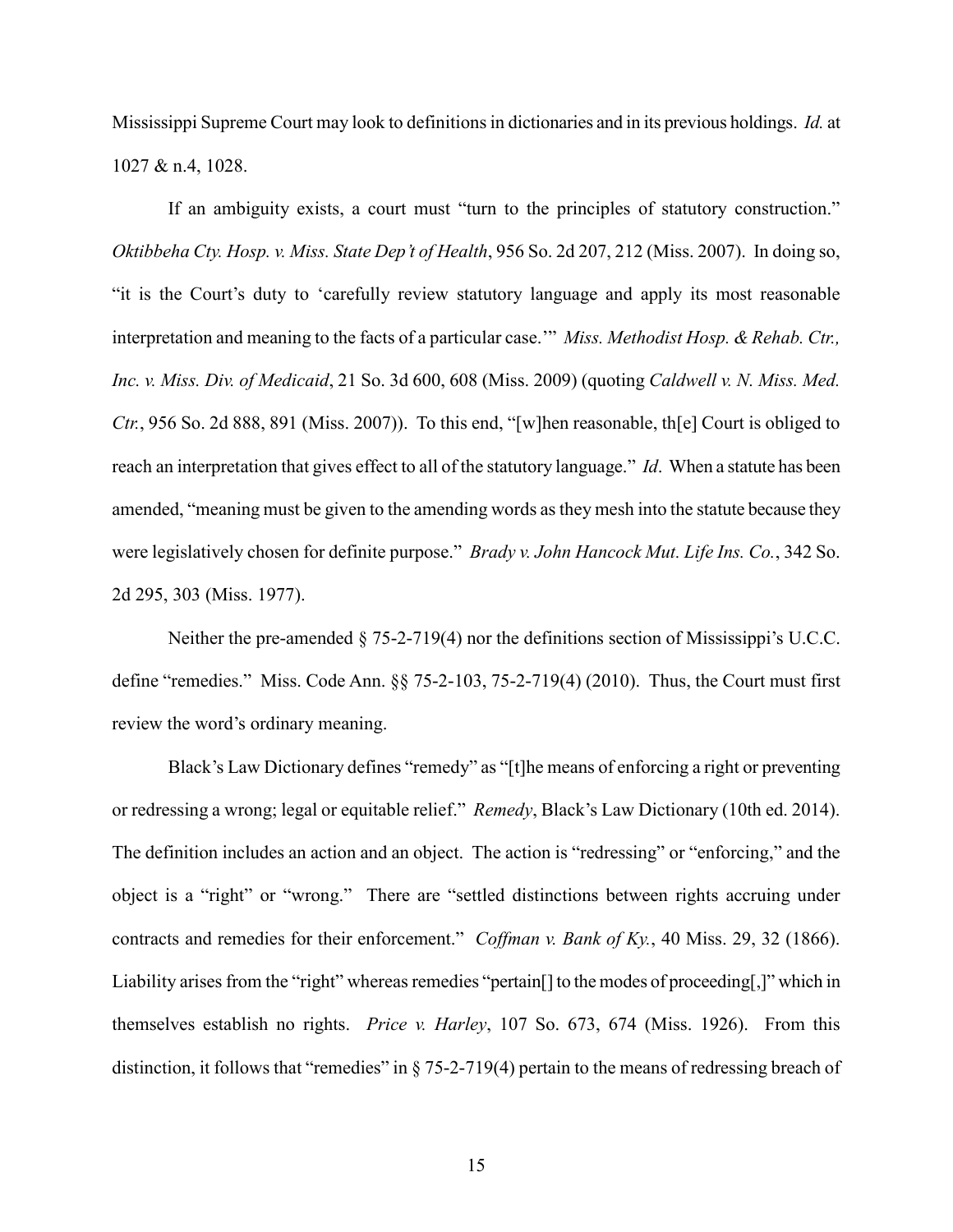an implied warranty. These means could be many—from trial to arbitration and from damages to injunction. When framed in this fashion, § 75-2-719(4) prohibits a seller from limiting a buyer to just a subset of these many remedies when a seller breaches an implied warranty.

Other principles of statutory interpretation lead to the same result. Even supposing "remedies" is ambiguous, the Court cannot adopt Steel's proposed interpretation. To do so would fail to give effect to all statutory language and meaning to all amending words. Steel would have this Court hold that § 11-7-18's 2010 amendment did virtually nothing. Section 11-7-18 prohibits contract terms that bar implied warranty claims. Its 2010 amendment limited that prohibition to "a sale to a consumer … of consumer goods." Instead of actually limiting this prohibition to consumer sales, Steel argues that § 75-2-719(4) still preserved implied warranties in almost all non-consumer sales, except for sales between merchants of computer hardware, software, and services on such. If so,  $\S$  11-7-18's amendment would have been largely pointless. Put differently, Steel implies that  $\S$ 11-7-18's broad amending language only affected computer-related sales between merchants. At bottom, Steel wants this Court to read the two statutes as almost entirely co-extensive, and this Court cannot do so without failing to give due effect to the differing text of the statutes and to the meaning of § 11-7-18's amending language. *See FDA v. Brown & Williamson Tobacco Corp.*, 529 U.S. 120, 143 (2000) ("At the time a statute is enacted, it may have a range of plausible meanings. Over time, however, subsequent acts can shape or focus those meanings.... This is particularly so where the scope of the earlier statute is broad but … subsequent statutes more specifically address the topic at hand.").

Section 75-2-719(4) covers only disclaimer of remedies for beach of implied warranties and does not prohibit disclaimer of liability for such warranties. No persuasive authority indicates that the Mississippi Supreme Court would hold otherwise—consequently, § 75-2-719(4) does not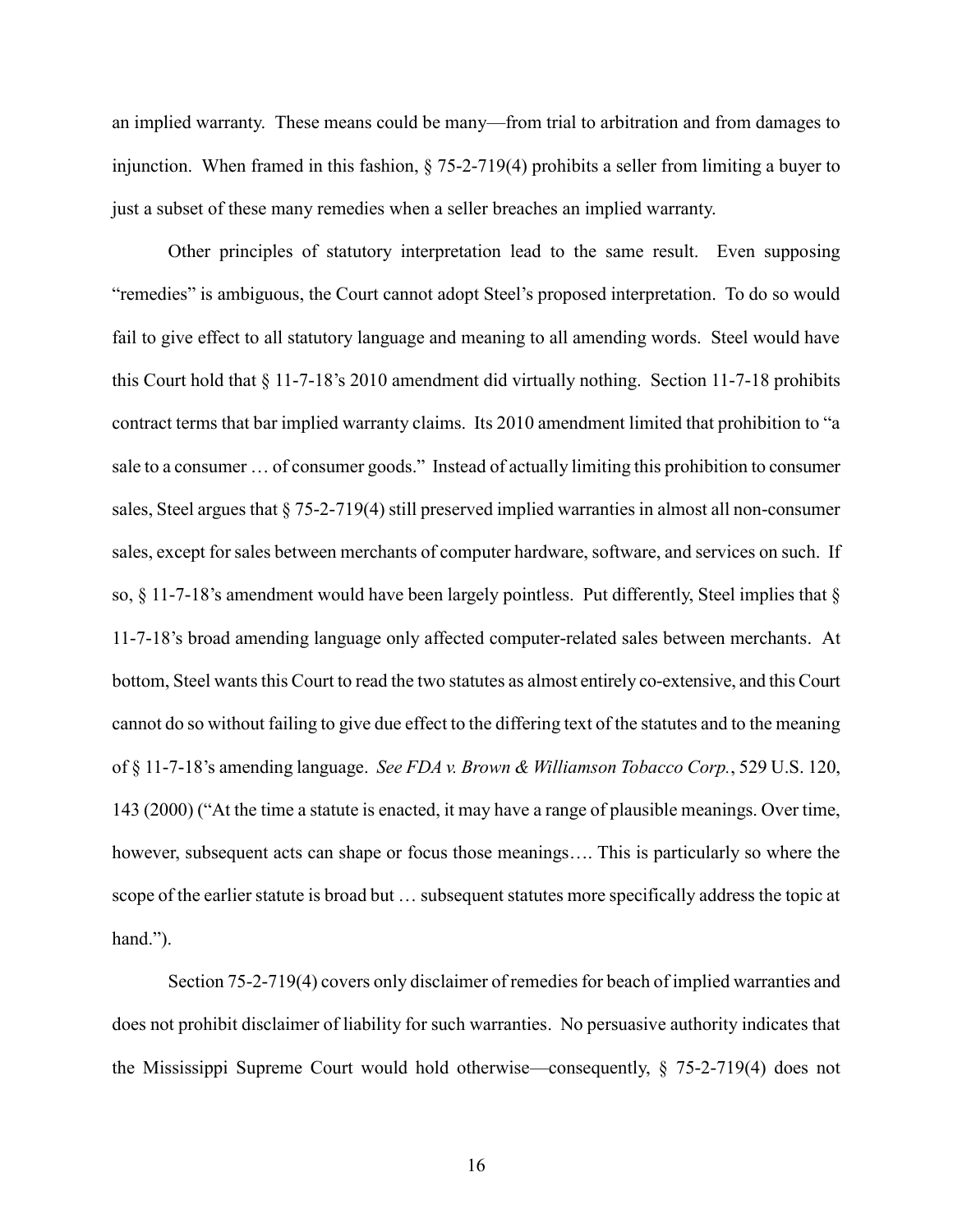prohibit the Terms barring the implied warranty claims Steel asserts. Steel's implied warranty claims are barred by the Terms and therefore must fail.<sup>20</sup>

## **C. Breach of Contractual Warranty**

Steel argues that Altech breached its contractual warranty in two ways: (1) by delivering CEMS that "never became operational" and (2) by delivering CEMS that failed to comply with the express warranty in the Terms that the CEMS "shall be of good quality and free from defects ... [and] shall be suitable and sufficient for their specified purpose."<sup>21</sup> Doc. #97 at 30, 31.

The parties stipulated that when Steel ordered the CEMS, "[Altech] understood that [Steel] intended to use the CEMS units to monitor emissions [from its Columbus, Mississippi, steel plant] in compliance with the Title V permit that MDEQ issued to [Steel]." Doc. #86 at § 9.a.(5), (6). To do so is therefore the "specified purpose" of the CEMS.<sup>22</sup> As noted above, the proposal states that the CEMS would be "very well suited to monitoring emissions on arc furnaces" and would monitor the pollutants, listed above, regulated under Steel's Title V permit. Ex. P-2 at 23.

From installation, the CEMS suffered recurrent malfunctions, about which Steel frequently notified Altech. Tr. at 343; *see generally* Exs. P-5–8. Soon after installation, both CEMS struggled to measure  $NO<sub>x</sub>$ , a pollutant regulated under Steel's Title V permit, which suitable and sufficient CEMS must have been able to measure consistently. Additionally, the computer—an essential

<sup>&</sup>lt;sup>20</sup> Steel cited *Patches Farms, Inc. v. Thompson Mach. Commerce Corp.*, No. 4:06-CV-163, 2008 WL 1821735 (N.D. Miss. Apr. 22, 2008), for the contrary proposition. *Patches* was decided before July 1, 2010, when § 11-7-18 applied to non-consumer sales. For that reason, it is distinguishable from the case here. So too is *Wells v. Robinson Helicopter Co.*, No. 3:12-CV-564, 2015 WL 1189847, at \*4 (S.D. Miss. Mar. 16, 2015), which held that Mississippi law prohibits disclaimer of implied warranties in a pre-2009 sale of a helicopter.

 $21$  As explained above, Steel also asserted a breach of contractual indemnity claim, which was orally dismissed by judgment on partial findings at trial.

 $22$  This conclusion is buttressed to the extent it is consistent with the prior proposal, which the purchase order specifically references, both generally and by numbered item. *See* Miss. Code Ann. § 75-1-303(d) ("A … course of dealing between the parties … is relevant in ascertaining the meaning of the parties' agreement, may give particular meaning to specific terms of the agreement, and may supplement or qualify the terms of the agreement."); *Earman Oil Co. v. Burroughs Corp.*, 625 F.2d 1291, 1297 (5th Cir. 1980) (prior terms document constituted course of dealings between parties such that terms defined parties' rights along with executed purchase order); *Massey*-*Ferguson*, 406 So. 2d at 17 (finding contract in purchase order and associated express limited warranties).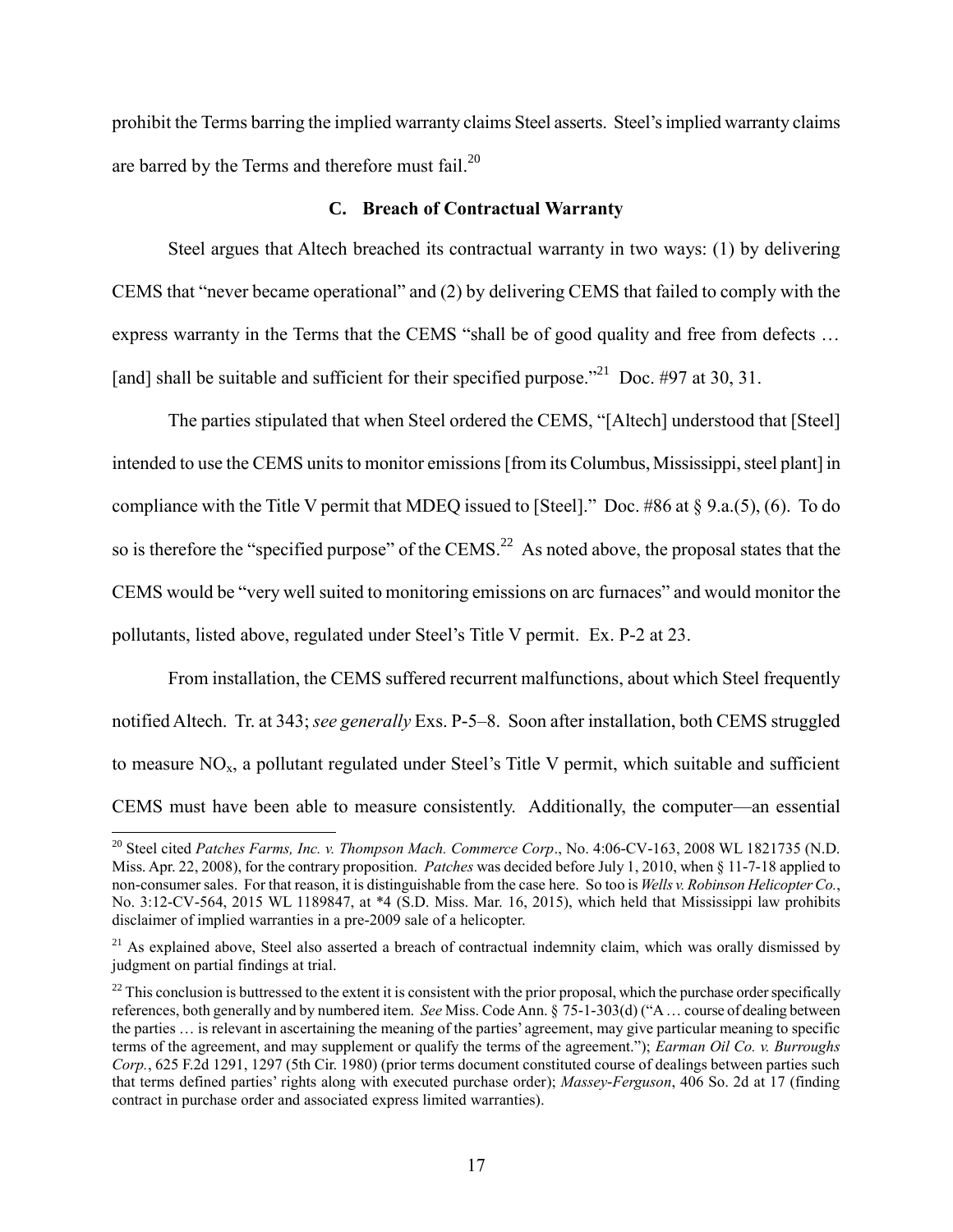component of the CEMS—regularly malfunctioned. Tr. at 487–88. Altech frequently attempted to correct such problems in an ongoing remedial effort, which included providing replacement parts and repair services covered under warranty. *Id.* at 649; Ex. P-8 at 25751. Ultimately, the problems were never adequately corrected. Tr. at 179, 314. It took Altech over two years to get either CEMS to pass a 7-Day Drift Test, and even then, the CEMS still malfunctioned. *Id.* at 414, 528–29, 536; 597–98; Ex. P-8 at 25693, 25708. In nearly three years, the first CEMS only once ever produced data consistent and accurate enough for a 7-Day Drift Test, and the second CEMS only four times and never longer than nineteen days. Tr. at 421. Neither CEMS passed a RATA.

While Steel improperly installed the CEMS and initially supplied Altech with inaccurate data,<sup>23</sup> the bulk of the recurring problems, which related to the analyzers or the computer, had little or nothing to do with these deficiencies. The inaccurate configuration data was corrected within a month after installation of the first CEMS, Ex. P-6 at  $1$ ;<sup>24</sup> and, as the only general CEMS expert to testify at trial credibly concluded, the inaccurate data did not cause recurrent problems,<sup>25</sup> Tr. at 587.

<sup>&</sup>lt;sup>23</sup> Steel was "partly responsible" for problems relating to installation, according to Anna Chappell, Steel's testifying corporate representative. Tr. at 271–72. These installation problems included failing to mount the CEMS in a properly air-conditioned room and supplying Altech with inaccurate data needed to configure the systems. *Id.* at 245–46. Steel was also responsible for certain problems related to maintenance, including improperly connecting bottles of calibration gas (pollutants of known concentration used to test and calibrate the analyzers), which caused the bottles to leak. Some such maintenance problems, however, caused no damage to the CEMS and none involved the analyzers themselves or the DAS computer. *Id.* at 280–82; Ex. D-30 at 4471–73.

<sup>&</sup>lt;sup>24</sup> Church testified that there was a third configuration change but he also testified that he lacked knowledge of the change or configuration matters generally, and he never testified that the first data update was inaccurate. Tr. at 515–16. To the extent Church suggests Altech's updated data was also inaccurate, such testimony is incredible. Generally, to the extent Church's trial testimony sought to explain all problems with the CEMS—especially those related to the computer—as unavoidable or the fault of Steel, it was not credible. *See, e.g.*, *id.* at 539 ("There is [sic] always DAS issues. Q[:] Two years later? A[:] Sure."); *id.* at 540–41 ("[Altech is] telling Contec, 'We still have problems with the DAS logic ....' So that's not the plant's fault, is it? A[:] Not the plant's fault.... Well, it could be. It depends on if somebody was messing with the DAS, pushing buttons. Yeah, it could be actually.").

 $25$  The same expert, designated by Altech, credibly concluded that problems with the computer software were Altech's responsibility and that recurring issues related to the analyzers—especially to one of two main analyzer components called the "CLD," which measured  $NO_x$ —were only partially related to maintenance. Tr. at 588–89, 593, 606. Regarding the computer issues, Chamberlin admitted at trial that the issues were "recurring," and Church, who was extensively involved with Altech's remedial efforts, admitted that such issues were not "plant maintenance issue[s]." *Id.* at 488, 539. Thus, it appears the malfunctions in the originally-shipped computer were most likely caused by defective software installed by Altech. *Id.* at 573–74, 606. Though the precise cause of the analyzer malfunctions cannot be determined, the cause may have been related to the software defects and in any event were only partially related to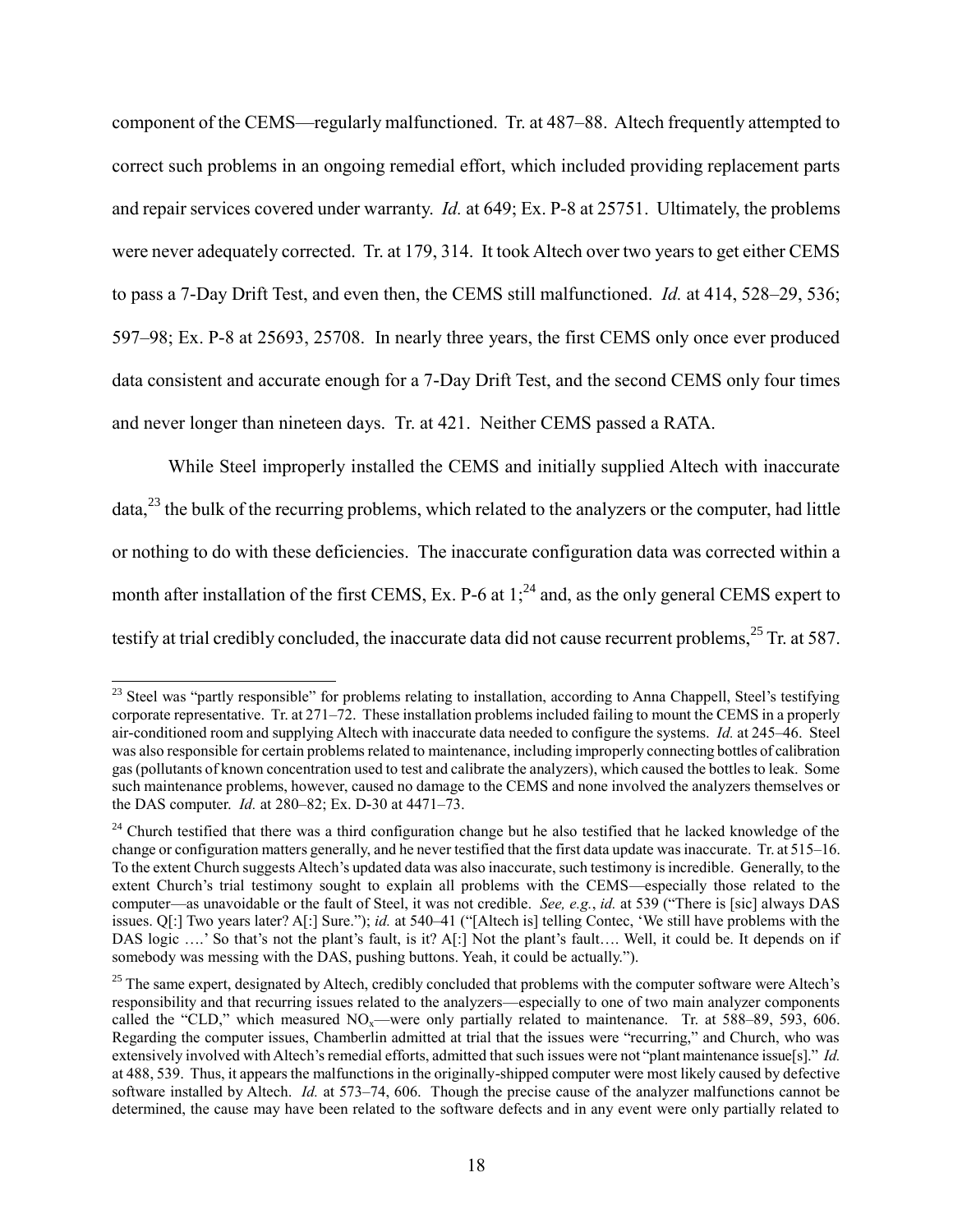For these reasons, the Court concludes that the CEMS, as delivered, were unsuitable and insufficient for their specified purpose—monitoring pollutants in compliance with Steel's Title V permit. *Id.* at 343. Thus, Altech breached the contractual warranty.

## **IV Damages**

Steel seeks \$424,270.20 in direct damages; \$307,704.97 in consequential damages; and \$259,024.93 in incidental damages. Doc. # 97 at 26. As an initial matter, Altech argues that Steel can recover no damages because Steel failed to give notice to Altech of breach.

## **A. Notice of Breach**

Section 75-2-607(3)(a) of the Mississippi U.C.C. provides that "[w]here a tender has been accepted … the buyer must within a reasonable time after he discovers or should have discovered any breach notify the seller of breach or be barred from any remedy." Adequate notice need not be a "specific claim for damages or an assertion of legal rights." *Miss. Chem. Corp. v. Dresser*-*Rand Co.*, 287 F.3d 359, 368 (5th Cir. 2002) (quoting *E. Air Lines, Inc. v. McDonnell Douglas Corp.*, 532 F.2d 976 (5th Cir. 1976)); *T. J. Stevenson & Co. v. 81,193 Bags of Flour*, 629 F.2d 338, 359 (5th Cir. 1980)). Rather, "[t]he adequacy and timeliness of notice under section 2-607 typically depend upon the reasonableness of the buyer's efforts to communicate his dissatisfaction." *T. J. Stevenson*, 629 F.2d at 359 n.41 (quoting *E. Air Lines, Inc.*, 522 F.2d at 973).

When, as here, a buyer is a non-consumer, adequate notice requires the buyer, through his "conduct … taken as a whole," to notify the seller that he claims the transaction involves a breach. *Id.* at 364 (quoting *E. Air Lines, Inc.*, 522 F.2d at 978); *accord Peavey Elecs. Corp. v. Baan U.S.A., Inc.*, 10 So. 3d 945, 958–59 (Miss. Ct. App. 2009) (en banc) (applying *Eastern Air* where both parties were merchants under U.C.C.). "The notice requirement exists to prevent commercial bad

maintenance. Ex. P-8 at 17; Tr. at 580, 588.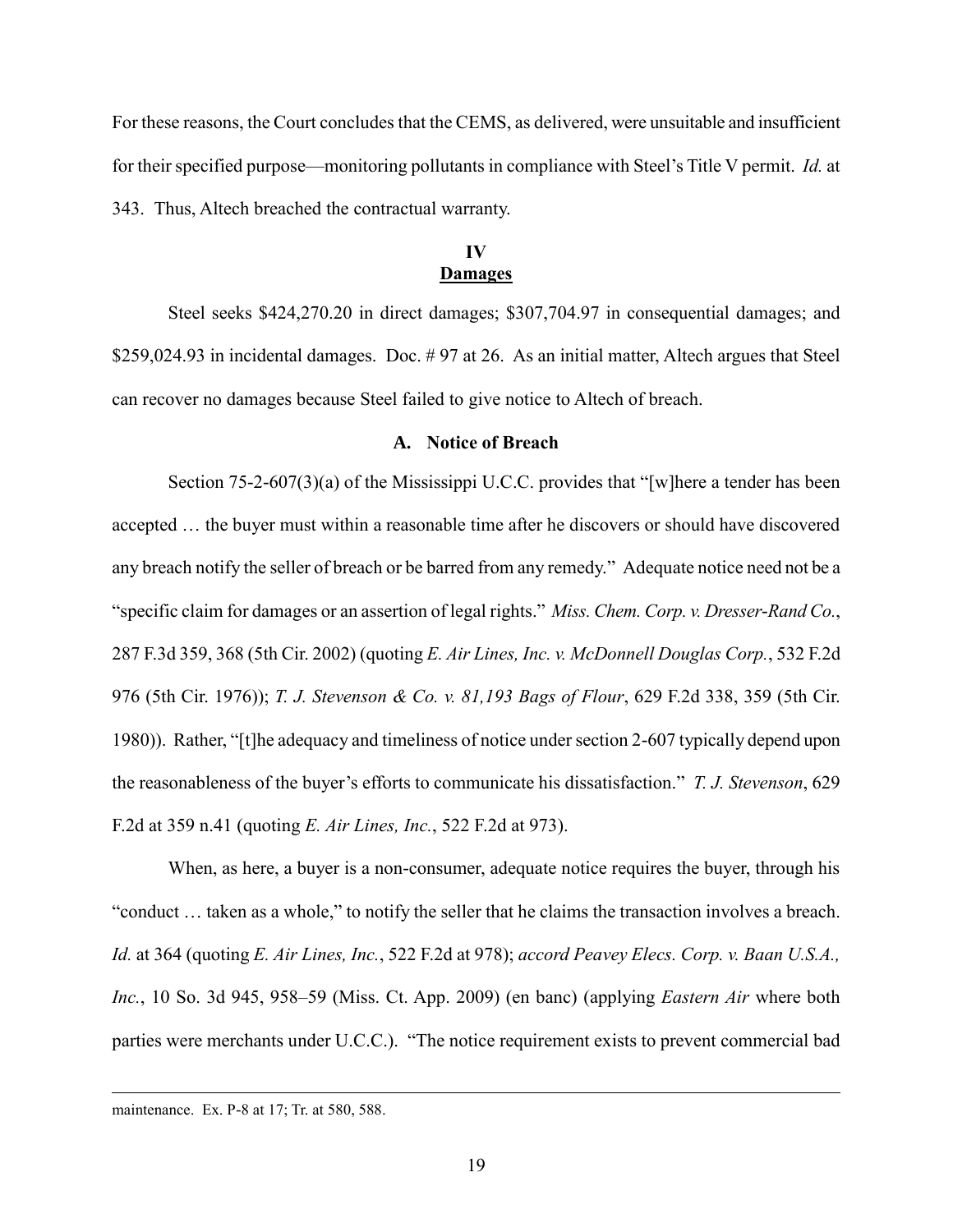faith, promote mitigation and cure, enable the seller to collect evidence while still fresh, and promote settlement." *Peavey Elecs.*, 10 So. 3d at 957.<sup>26</sup>

Two messages from Steel to Altech together constitute timely and adequate notice under § 2- 607(3)(a): (1) the August 21, 2012, e-mail from a Steel vice president to Church, stating, "We still have critical issues .... Time is long past when these things should be working accurately and reliably;" and (2) the January 25, 2013, e-mail from Vogel to Church and Chamberlin, stating that Steel and Altech would have to "discuss" ending the CEMS warranty period because Steel "still [did] not have a usable system." Each of these e-mails timely and reasonably communicated Steel's dissatisfaction and put Altech on notice that Steel considered the CEMS transaction to involve a breach of Altech's express warranty that the CEMS would be suitable and sufficient for monitoring pollutants in compliance with the Title V permit.<sup>27</sup> See Exim Brickell LLC v. PDVSA Servs. Inc., 516 F. App'x 742, 752–53 (11th Cir. 2013) (single e-mail calling for "urgent meeting" provided sufficient notice "that … goods were non-conforming" under Florida's Uniform Commercial Code, "especially in light of the prolonged discussions between the parties").

Even if the e-mails were insufficient on their own, they, together with Steel's other conduct, were more than adequate to notify Altech that Steel believed the contract to have been breached. First, Steel sent Altech numerous e-mails, fairly regularly, beginning from installation of the first CEMS, to complain about malfunctions. Second, in response to these continual complaints, Altech

<sup>26</sup> *Accord T. J. Stevenson*, 629 F.2d at 361 (holding notice under § 2-607(3)(a) "must be evaluated from the perspective of the policies which it seeks to encourage: compromise by the parties; and conduct within the bounds of commercial good faith."); *E. Air Lines*, 522 F.2d at 972 ("Early warning permits the seller to investigate the claim while the facts are fresh, avoid the defect in the future, minimize his damages, or perhaps assert a timely claim of his own against third parties.").

<sup>27</sup> Consequently, this case is distinguishable from *C.R. Daniels, Inc. v. Yazoo Mfg. Co.*, 641 F. Supp. 205 (S.D. Miss. 1986), upon which Altech relies. In that case, the buyer's "notification to [seller] consisted solely of several vague references to problems with the product, [and] the return of, at most, three bags and a warranty claim of \$64.40. At the same time, [buyer] consistently told [seller] that he anticipated taking delivery of all bags and frames in the future ...." *Id.* at 211. Under those circumstances, the seller "had no reason even to suspect" that the buyer "considered the contract" to be breached." *Id.*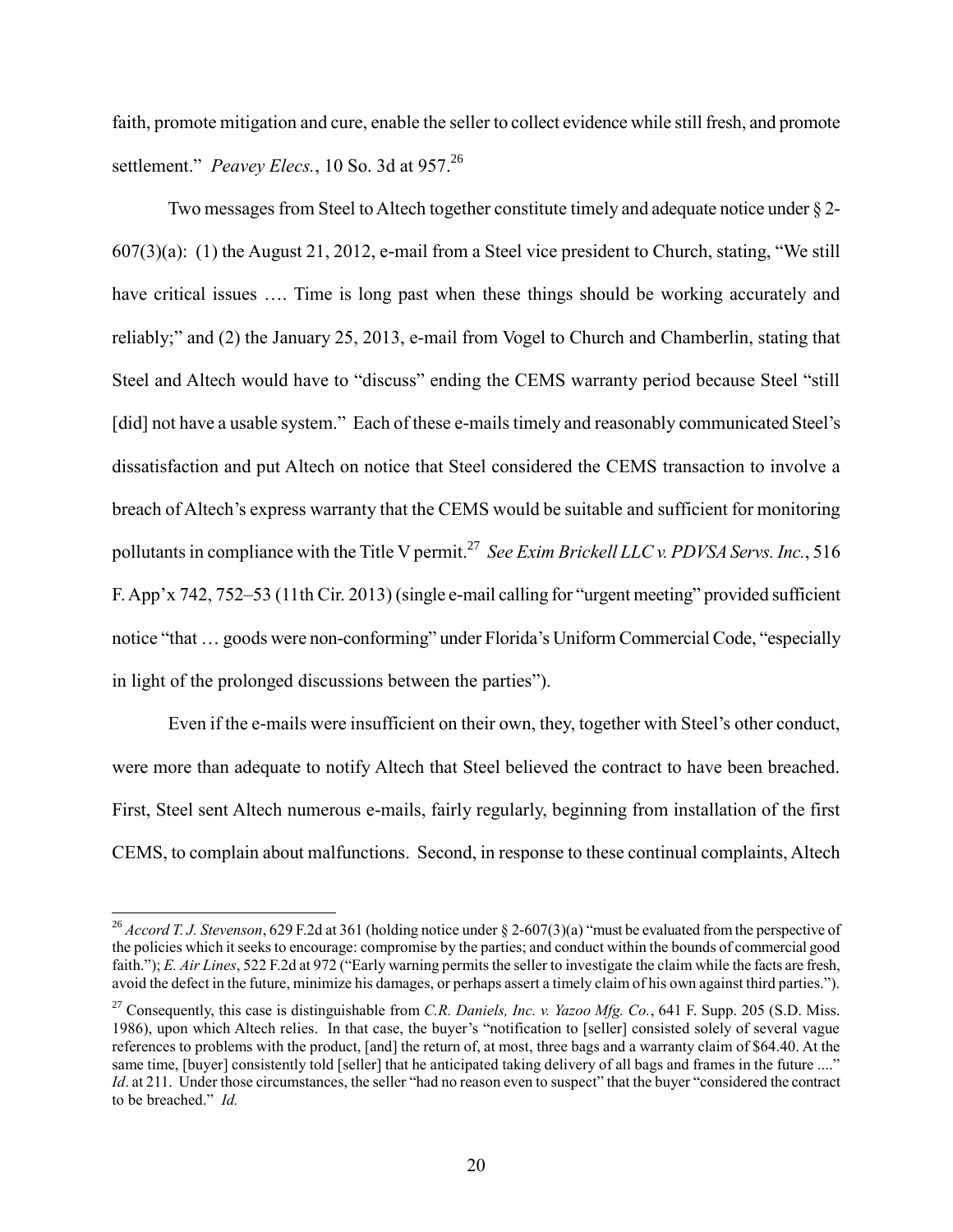provided warranty parts and services; Steel's continuing assertion of dissatisfaction therefore implied that it believed the CEMS remained in breach of their warranty. These facts would have clearly indicated to Altech that Steel's August 2012 and January 2013 e-mails each amounted to an assertion of breach. Third, as noted above, the specified purpose of the CEMS was Title V compliance, and credible, unrebutted testimony at trial established that Steel made clear to Altech in numerous conversations over several years that problems with the CEMS were resulting in Steel's noncompliance with its Title V permit. Tr. at 343. Under these circumstances, Steel satisfied the purpose of notice—which, as relevant here, is to promote settlement, commercial good faith, and mitigation and cure. Steel's 2013 e-mail came at the end of the parties' joint efforts to cure and mitigate and invited "discuss[ion]" on Altech's contractual obligations, the issue Steel later raised in this action.

#### **B. Damages Limitations**

Altech alternatively argues that Steel's recoverable damages are limited by the three damages limitations clauses in the Terms: one that limits remedies for breach of the express warranty to repair and/or replacement of the CEMS at Altech's option, a second that limits damages to the CEMS purchase price, and the third that precludes consequential and incidental damages.

## **1. Limitation to purchase price**

As will be explained below, Steel's recoverable damages are \$83,320.27—less than the \$447,610.20 purchase price of the CEMS. Consequently, the applicability of the provision in the Terms limiting recoverable damages to the CEMS purchase price is not at issue.

#### **2. Limitation to repair and/or replacement**

The express warranty contained in the Terms is an exclusive limited warranty, providing as a remedy only repair and/or replacement of goods at Altech's option and only if Steel provides notice within a specified time. Steel argues that this limitation is inapplicable in this case because the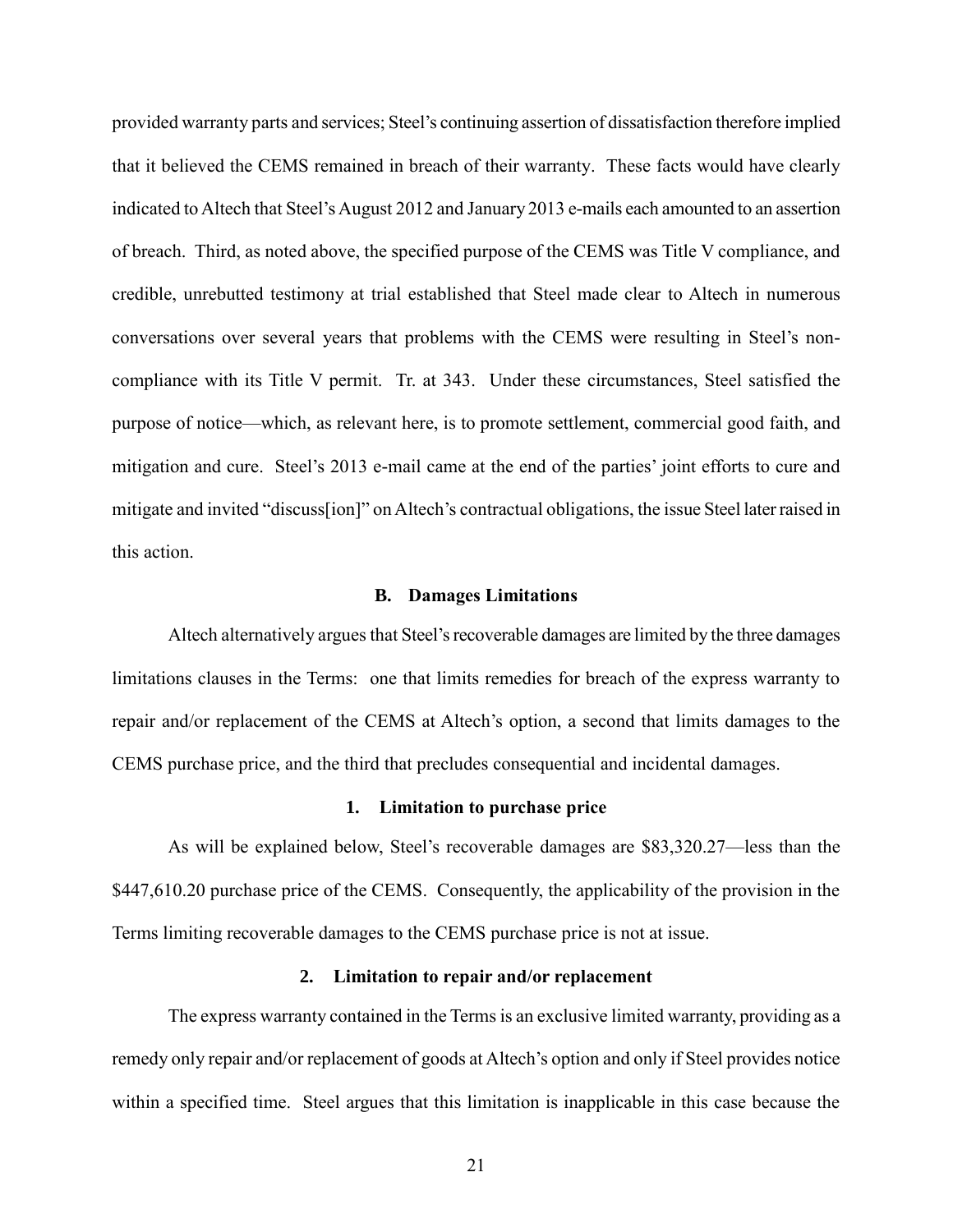exclusive repair-and/or-replace warranty failed of its essential purpose.

Under § 75-2-719(2) of the Mississippi U.C.C., "[w]here circumstances cause an exclusive or limited remedy to fail of its essential purpose, remedy may be had as provided in [the] code." In this regard, an exclusive limited warranty "presupposes … that the warrantor will fulfill his warranty." *Ford Motor Co. v. Fairley*, 398 So. 2d 216, 219 (Miss. 1981). "The test in determining whether a limited warranty failed of its essential purpose is whether the buyer is given, within a reasonable time, goods that conform to the contract." *Delhomme Indus. v. Houston Beechcraft, Inc.*, 669 F.2d 1049, 1063 (5th Cir. 1982) (applying Kansas' Uniform Commercial Code identical in relevant part to Mississippi's U.C.C.). "The purpose of a repair-or-replace contracted remedy is to give the buyer what he bargained for …. This purpose is defeated if the goods are destroyed by their own flaws so that repair or replacement are totally unsatisfactory." *Mercury Marine v. Clear River Const. Co.*, 839 So. 2d 508, 513 (Miss. 2003).

Here, the exclusive repair-and/or-replace warranty failed of its essential purpose. Despite over three years of remedial efforts by Altech, the critical malfunctions of the CEMS were never corrected, and the CEMS remained unsuitable and insufficient for their specified purpose monitoring the pollutants in Steel's Title V permit. Thus, Altech failed to deliver CEMS conforming to the contractual warranty within a reasonable time, depriving Steel of its bargained-for benefit. *See Chatlos Sys., Inc. v. Nat'l Cash Register Corp.*, 635 F.2d 1081, 1086 (3d Cir. 1980) (failure of essential purpose found where seller "repeatedly attempted to correct the deficiencies in [computer] system, but nevertheless still had not provided the product warranted a year and a half after [buyer] had reasonably expected a fully operational computer."). Accordingly, the exclusive limited warranty does not limit Steel's remedies.

#### **3. Preclusion of consequential and incidental damages**

Altech insists that the separate consequential and incidental damages limitation in the Terms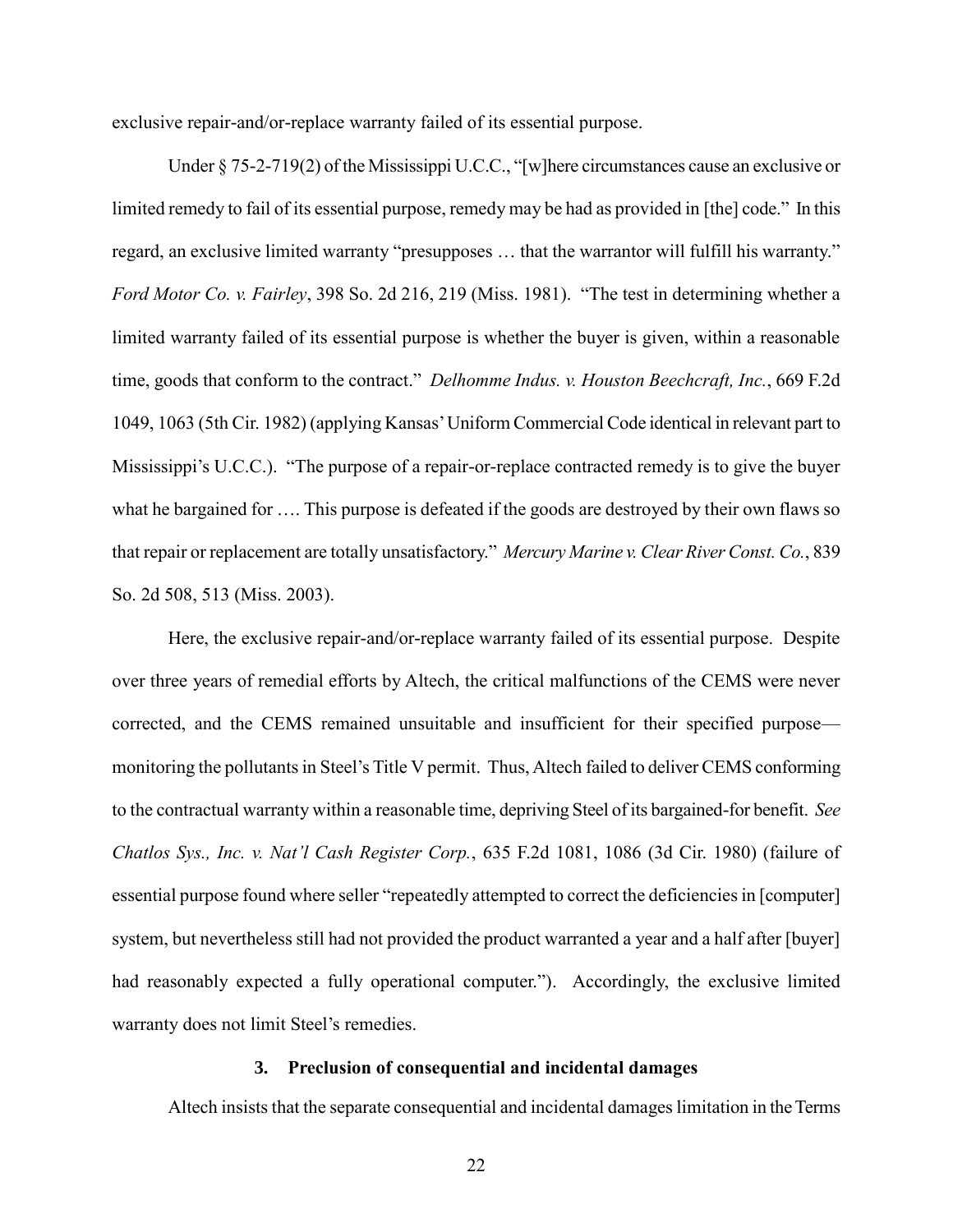precludes such damages in this case. Yet, reading the contractual provisions as a whole—including the stipulated purpose of the CEMS appearing in the proposal which, together with the Terms, comprise the governing contract—the Court concludes that the damages limitation "presuppose[d] … that the warrantor [would] fulfill his warranty" as much as the limited warranty did. *See Riley v. Ford Motor Co.*, 442 F.2d 670, 671 n.1, 673–74 (5th Cir. 1971) (applying Alabama's Uniform Commercial Code identical in relevant part to Mississippi's U.C.C. and considering consequential damages where exclusive repair-or-replace warranty containing consequential damages limitation failed of its essential purpose); *Massey*-*Ferguson*, 406 So. 2d at 17, 19 (allowing consequential damages despite exclusive limited remedy precluding such damages). Thus, in this case, to the extent that the exclusive repair-and/or-replace warranty failed of its essential purpose, the separate consequential and incidental damages limitation also fails under § 75-2-719(2) with respect to damages resulting from the breach of warranty.

#### **C. Calculation of Damages**

"Damages recovered in any case must be shown with reasonable certainty, both as to their nature and in respect to cause from which they proceed." *Mo. Bag Co. v. Chem. Delinting Co.*, 58 So. 2d 71, 78 (Miss. 1952). In this regard, "the plaintiff has the burden of proving any amount of damages with reasonable certainty." *Brothers v. Winstead*, 129 So. 3d 906, 925 (Miss. 2014. Though "the measure of damages need not be perfect, the most accurate and reliable evidence available should be required." *Puckett Mach. Co. v. Edwards*, 641 So. 2d 29, 36 (Miss. 1994) (quoting *City of New Albany v. Barkley*, 510 So. 2d 805, 807 (Miss. 1987)).

There is no dispute that Steel accepted each CEMS at its installation and that Steel never revoked or attempted to revoke its acceptance. *See* Tr. at 315 (Altech CEMS remain at Steel's Columbus, Mississippi, steel plant). Where, as here, an exclusive limited contractual warranty fails of its essential purpose and the buyer has not revoked acceptance, "the appropriate UCC remedy is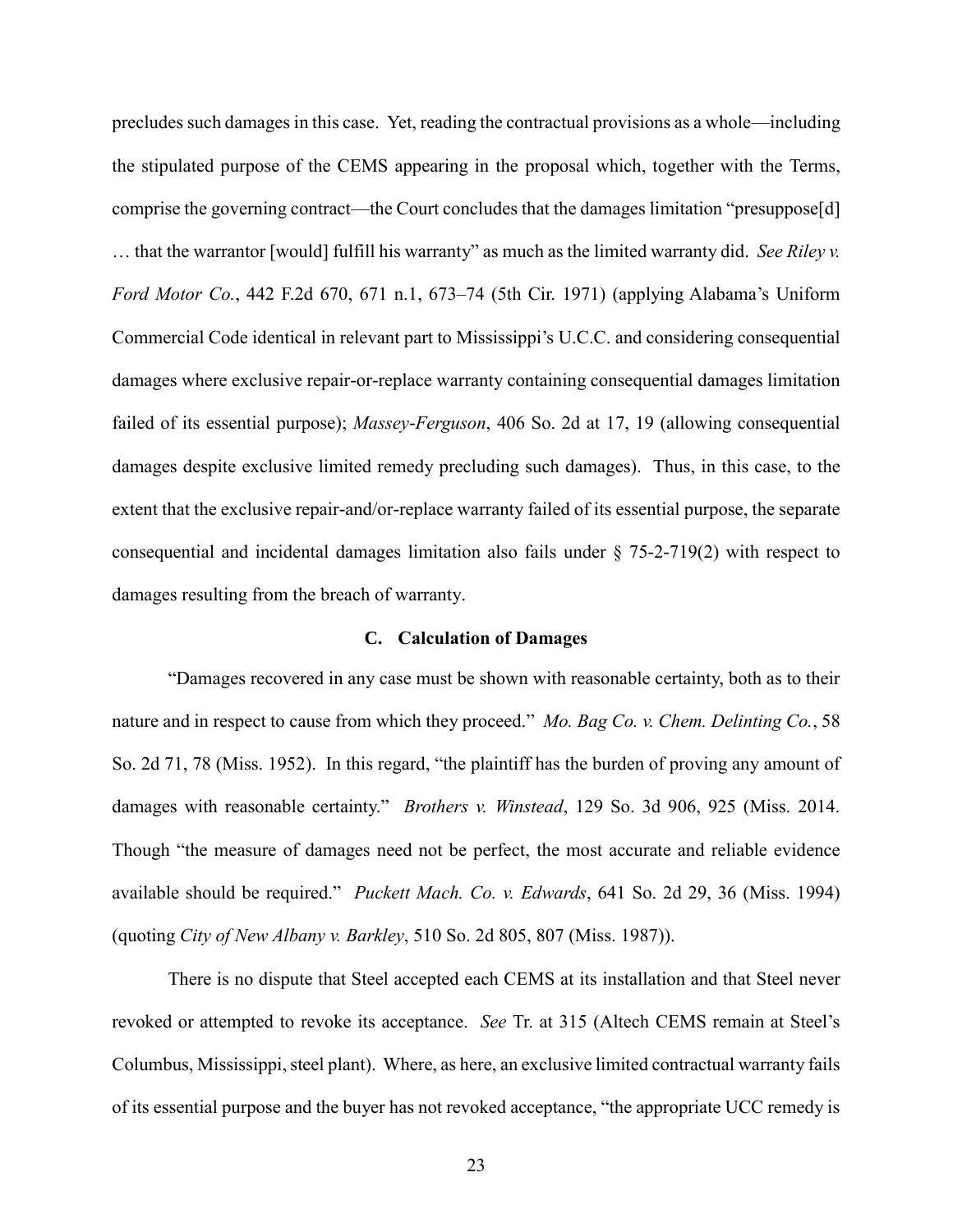found in the provisions covering damages for breach of warranty"—that is, U.C.C. § 2-714(2) and (3). *Delhomme Indus., Inc. v. Houston Beechcraft, Inc.*, 735 F.2d 177, 184 (5th Cir. 1984).

## **1. Direct damages**

Under § 75-2-714(2), "[t]he measure of damages for breach of warranty is the difference at the time and place of acceptance between the value of the goods accepted and the value they would have had if they had been as warranted, unless special circumstance show proximate damages of a different amount." The buyer bears the burden of producing evidence proving the difference in value between the goods as accepted and the goods as warranted. *Gast v. Rogers*-*Dingus Chevrolet*, 585 So. 2d 725, 731 (Miss. 1991).

Steel does not offer any evidence of the CEMS' value at the time of acceptance.<sup>28</sup> Contrary to Steel's sole argument in this regard, it is not enough that the CEMS malfunctioned on delivery and could not be repaired; rather, under § 75-2-714(2), to recover the purchase price as direct damages in such a case, the evidence must also show that the CEMS are worthless. *Fedders Corp. v. Boatright*, 493 So. 2d 301, 309 (Miss. 1986) ("If the heat pump could not be repaired *and* was worthless, the Boatrights under § 75-2-714 would have been entitled to a refund of the purchase price.") (emphasis added).

Steel relies on *Fedders* in seeking a refund of the CEMS purchase price. Doc. #97 at 25. However, not only does that case require a finding of worthlessness, it also held that it was "not unreasonable" for a seller to refuse to replace an "entire" malfunctioning heat pump—consisting of an outdoor condenser and an indoor evaporator—where there was evidence only that the outdoor unit was the cause of the heat pump's malfunctions. *Fedders*, 493 So. 2d at 309. Such is relevant here because, absent proof that defects in other CEMS components besides the DAS software caused

 $28$  Steel argues that the CEMS were worthless yet also admits—as Vogel testified—that it reused \$23,340 in components from the Altech CEMS in new, operational CEMS. Doc. #97 at 25–26; Tr. at 311.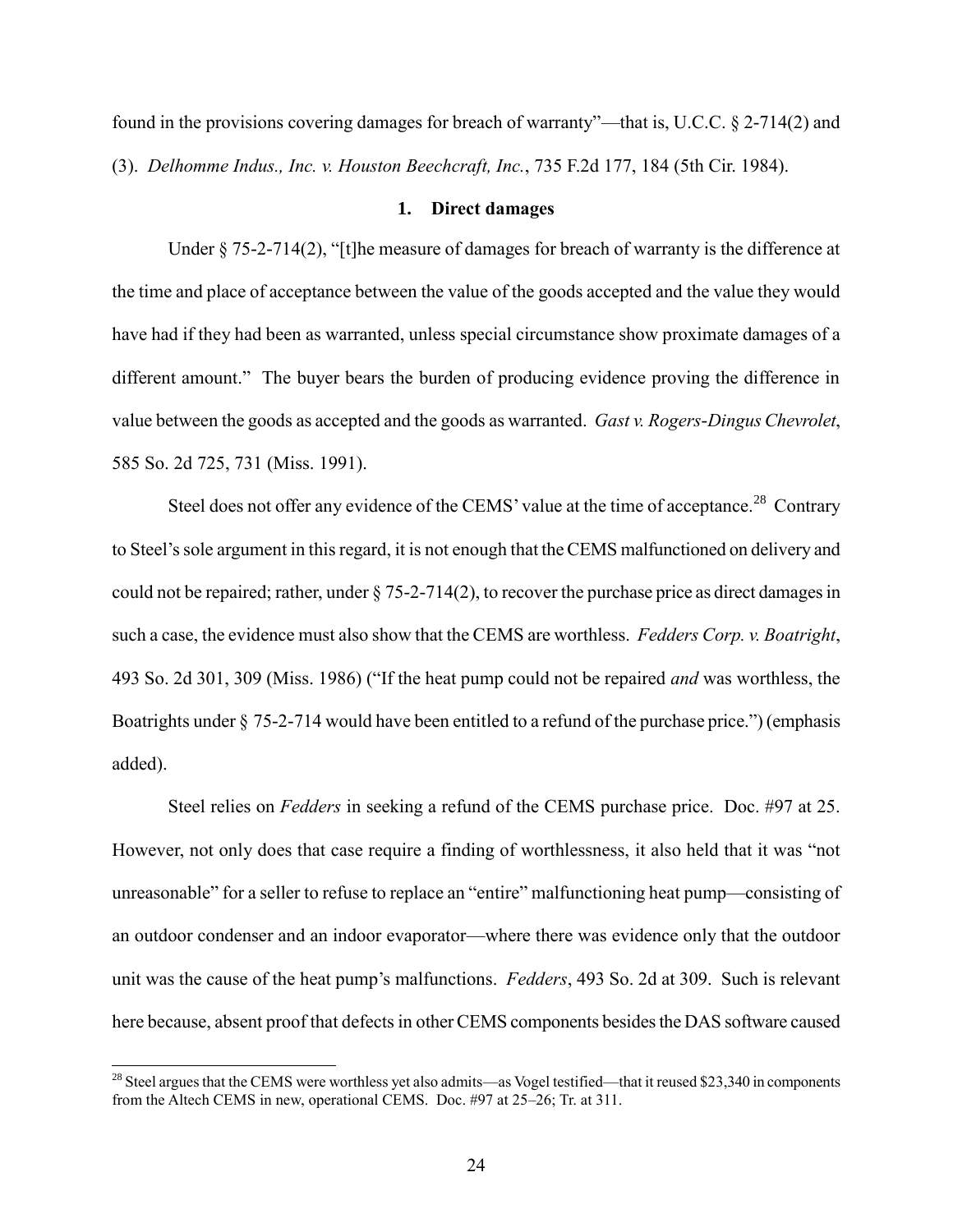the CEMS malfunctions, it remains likely that a significant portion of the components constituting the CEMS retained value.

Thus, it is far from clear that the CEMS were worthless. For instance, if the CEMS' malfunctions were caused only by one defective component, crucial but inexpensive to replace, the units would have retained significant value. Though it is clear that the CEMS were unsuitable and insufficient for their specified purpose, Steel presented no evidence attempting to explain the cause of the analyzer malfunctions or the impact of the DAS computer malfunctions on the value of the CEMS. Such evidence is particularly important here because the CEMS are a combination of subsystems that can be reconfigured with other subsystems to achieve the same intended purpose.

Thus, under § 75-2-714(2), Steel failed to produce sufficient evidence showing a reasonably certain difference in value of the CEMS as accepted and as warranted; consequently, Steel cannot recover direct damages for Altech's breach of contractual warranty. *Gast*, 585 So. 2d at 731 ("[N]o recovery was permissible under § 75-2-714" where plaintiff "failed to submit requisite proof" of relevant difference in value).

#### **2. Consequential and incidental damages**

Section 75-2-714(3) provides for incidental and consequential damages under § 75-2-715 "in a proper case." Where, as here, an exclusive limited contractual remedy fails of its essential purpose, a subsequent action is a "proper case" for recovery of incidental and consequential damages. *See Mercury Marine*, 839 So. 2d at 528 ("Generally, if an express limited warranty provides the exclusive remedy, and that warranty fails of its essential purpose, the purchaser can then pursue the other remedies provided by the Code including consequential or incidental damages.").

## a. *Consequential damages*

As relevant here, consequential damages include "[a]ny loss resulting from general or particular requirements and needs of which the seller at the time of contracting had reason to know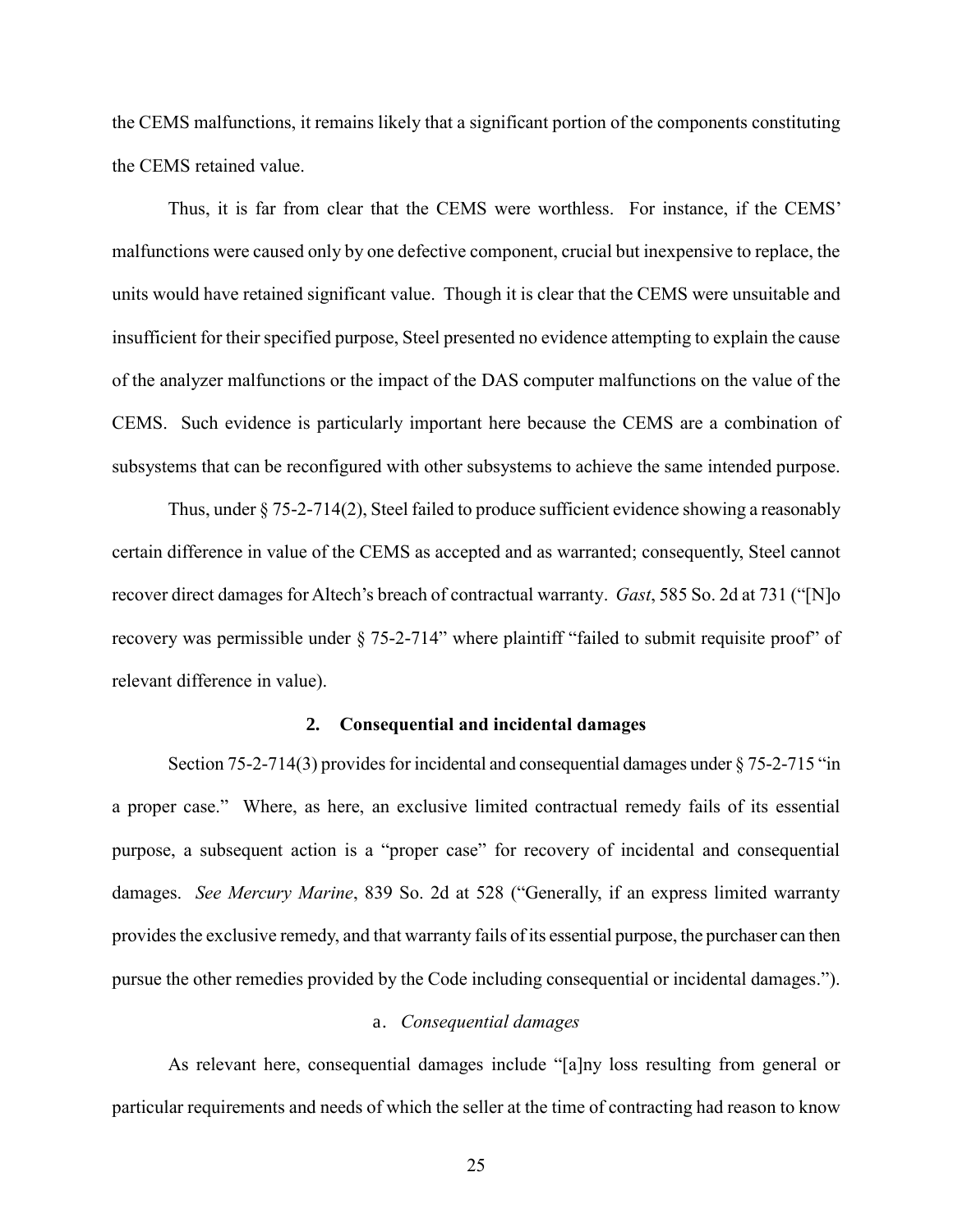and which could not reasonably be prevented by cover or otherwise." Miss. Code Ann. § 75-2- 715(2)(a). In this case, Steel seeks two categories of consequential damages: the MDEQ fine and attorney's fees in dealing with MDEQ.

In calculating damages recoverable for a breach of contract, the plaintiff must "trace" the damages "directly to the breach of contract and make them definite enough to comply with the governing rules of law." *Ammons v. Wilson & Co.*, 170 So. 227, 229 (Miss. 1936). Regarding the MDEQ fine, Anna Chappell—Steel's testifying corporate representative—admitted that Steel has "no way of splitting up how much of the [MDEQ] penalty was for not having operational CEMS" and how much was for the other violations cited by MDEQ in levying the fine. Tr. at 250.

Steel argues that its attorney, Michael Caples—whom Steel retained to negotiate the MDEQ fine—testified that none of the other violations cited by MDEQ other than the one for failing to operate adequate CEMS would typically have resulted in fines. *Id.* at 363–65. Caples never so testified, and even if he had, such testimony would be insufficient to establish that the other violations could have had no effect on the overall fine amount in this case.<sup>29</sup> Instead, Caples testified that Steel self-reported several minor violations after MDEQ's Notice of Violation so that they would be included in the ultimate fine, thus "set[ting] the slate clean," suggesting that the other violations taken together could have been cause for adverse regulatory action. *Id.* at 328–29.

Nevertheless, Steel failed to prove the extent to which, in this case, MDEQ disregarded the other violations in assessing its fine. The Notice of Violation includes a violation for failing to report CEMS malfunctions; clearly such cannot be Altech's fault, which Steel concedes. *Id.* at 364. More significant, the item in the Notice of Violation for failing to report malfunctions quotes language

<sup>&</sup>lt;sup>29</sup> Steel never designated Caples as an expert witness. To the extent Caples would have testified that, in his opinion, MDEQ did not consider such violations in choosing the fine amount in this case, such would be improper lay opinion. *United States v. Riddle*, 103 F.3d 423, 429 (5th Cir. 1997) (holding testimony of bank examiner asserting cause of bank failure and describing "how the [Office of the Comptroller of the Currency] viewed certain complex transactions" improper lay opinion where examiner not designated as expert).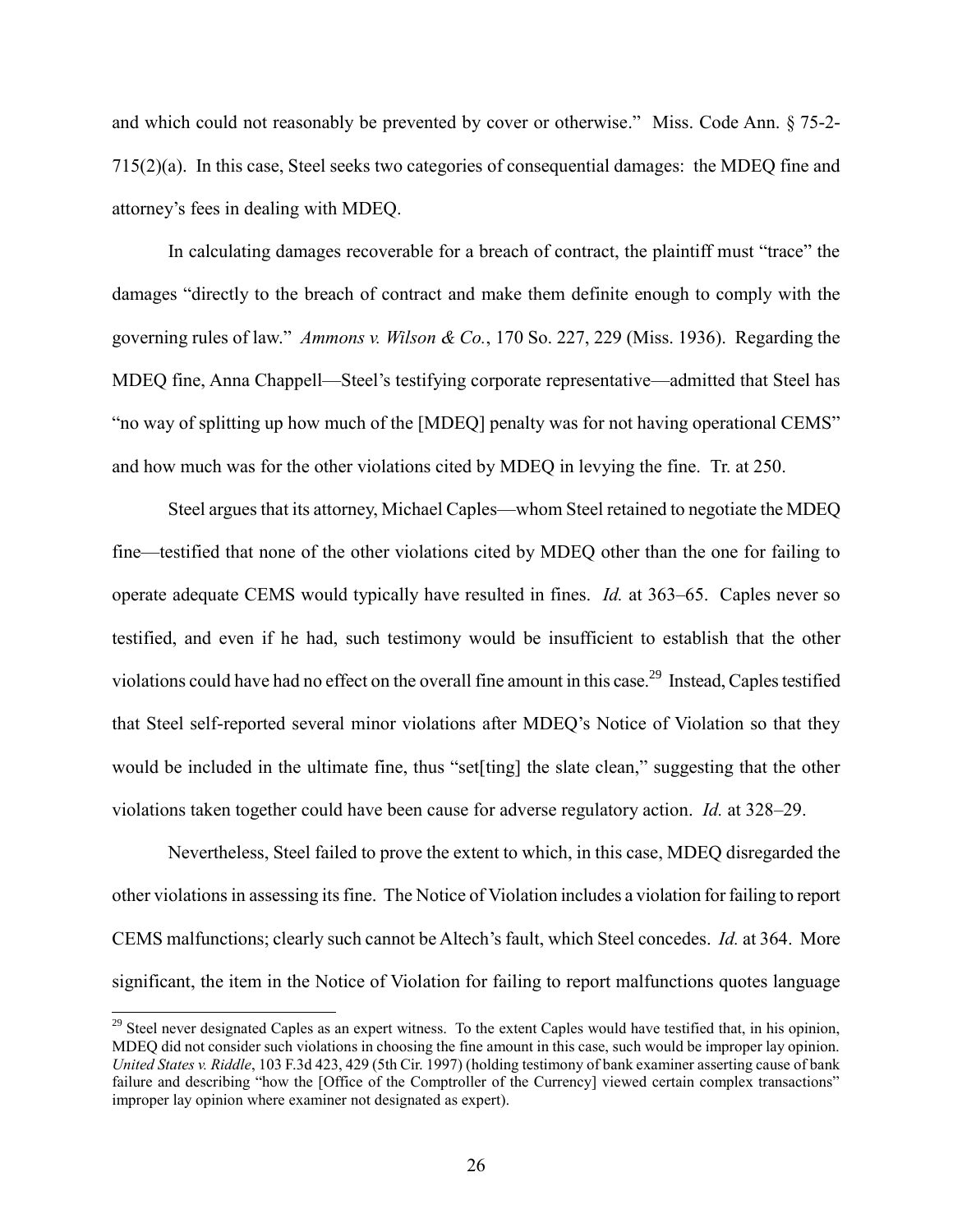from Steel's Title V permit that "if the permittee demonstrates through properly signed contemporaneous operating logs, or other relevant evidence" an operational "upset" of the CEMS and the proper response to such upset, "[t]he occurrence of an upset constitutes an affirmative defense to an enforcement action." Ex. P-12 (unnumbered at 13–14). Given this, even to the extent CEMS-related, the MDEQ fine may be traceable, at least in part, to *Steel's* omissions. Regardless, Steel cannot trace the MDEQ fine wholly or partially to Altech's breach in any reasonably certain amount; its damages claim for the MDEQ fine thus fails. Unable to attribute the MDEQ fine to Altech's breach, Steel is likewise unable to so attribute its attorney's fees in dealing with MDEQ, and its damages claim for such amount must also fail.

## b. *Incidental damages*

As relevant here, incidental damages include "any commercially reasonable charges, expenses or commissions in connection with effecting cover and any other reasonable expense incident to the delay or other breach."<sup>30</sup> Miss. Code Ann.  $\S 75-2-715(1)$ . Such damages "must be reasonably ascertainable and … the plaintiff cannot recover from losses he reasonably could have prevented." *Massey*-*Ferguson*, 406 So. 2d at 19. "An expense will not ordinarily be considered as an item of incidental … damage to a breach of warranty when the buyer would have incurred the claimed expense even if the product or goods had been as warranted." *Delhomme Indus.*, 735 F.2d at 185–86.

Initially, though Steel presented ample evidence that it purchased replacement CEMS, it presented no evidence of the cost of such replacement. Accordingly, Steel may not recover as incidental damages extra expenses incurred in effecting cover. That leaves only "any other reasonable expense incident to … breach." In this regard, Steel seeks \$259,024.43 in such

<sup>&</sup>lt;sup>30</sup> As described in § 75-2-712(1), "the buyer may 'cover' by making in good faith and without unreasonable delay any reasonable purchase of or contract to purchase goods in substitution for those due from the seller."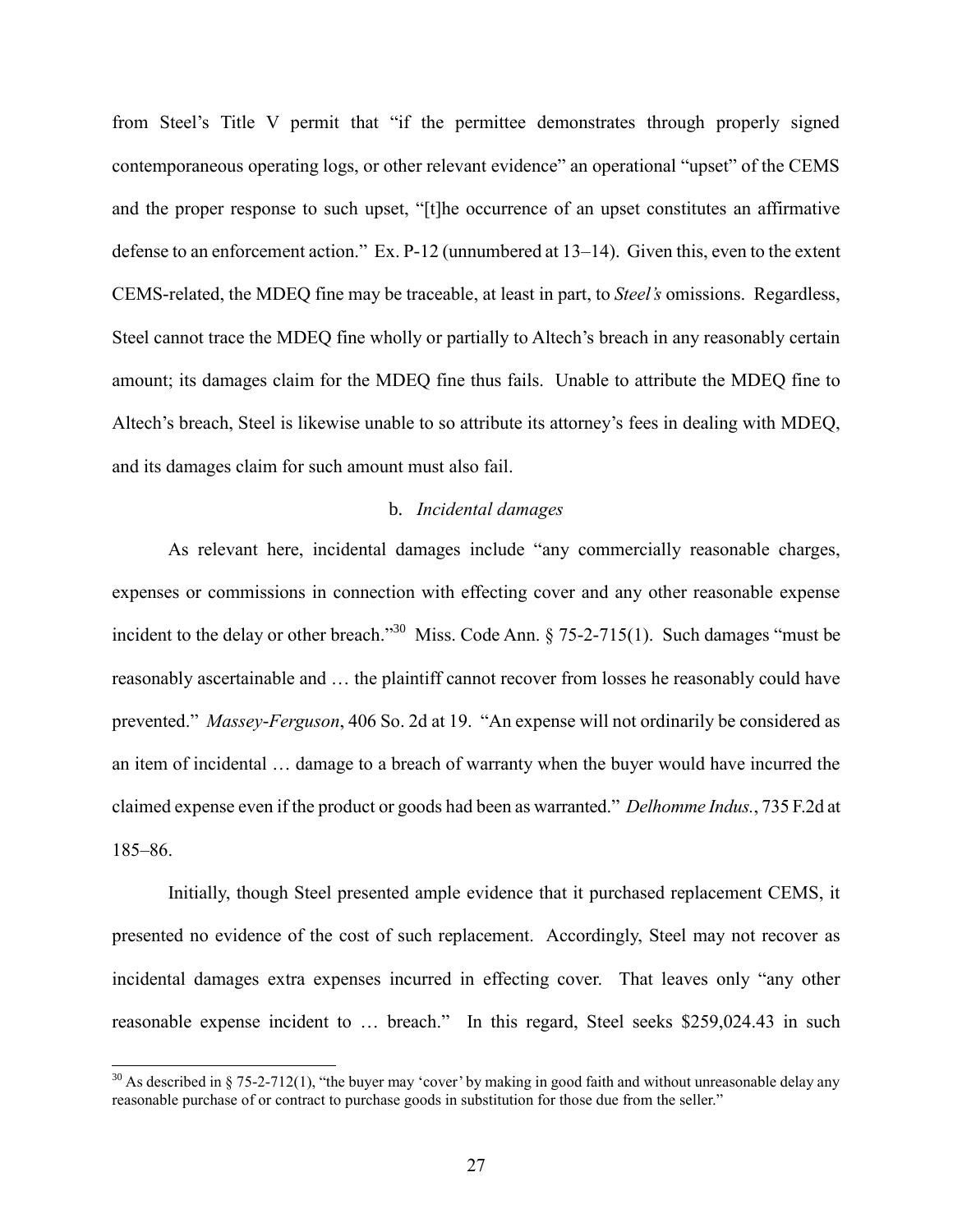damages.<sup>31</sup> Doc. #97 at 8. Altech disputes several invoices serving as the basis for this amount, arguing that Steel's maximum amount of claimed incidental damages relating to Altech's breach of warranty is \$56,138.55. Doc. #96 at 26.

Steel may recover the amount it paid to a third party to conduct emissions testing that would have been accomplished by the CEMS had they been delivered as warranted. This amount includes only the cost of such testing on the two steel production lines in which an Altech CEMS was installed. Steel was invoiced for seven such tests occurring when a CEMS should have been operational, at a cost of \$2,100 per test of only the four regulated pollutants. Ex. P-14 at 4899–905. Accordingly, for third party emissions testing, Steel may recover \$14,700.

Steel may recover the costs it incurred contracting with Contec and its vendor of replacement CEMS to investigate and attempt to remedy the malfunctions of the Altech CEMS. For this, Steel may recover \$30,513.89. *Id.* at 4932–33, 4935–39; Tr. at 196, 199. Finally, Steel may recover all the costs it paid to Altech to fund Altech's failed remedial efforts that Altech chose not to cover under warranty—\$38,006.38. Ex. P-14 at 4956–60, 4964–72, 4981–84.

Excluded from the damages computation are three invoices from Altech introduced into evidence by Steel: one for training, another for extra monitors to go along with a replacement computer Altech provided under warranty, and a third for a "milestone payment." *Id*. at 4962, 4974, 4983; Ex. P-8 at 25119. Steel has not shown by a preponderance of the evidence that any of these invoices were defect-related or defect-caused.

Also excluded are \$202 listed in one invoice for two micron filters, and \$96 and \$224 listed in another invoice for particulate and coalescing filters, respectively, which likely were either

 $31$  Steel seeks an additional fifty cents in its proposed findings and conclusions; however, this appears to reflect an arithmetic error. Although Steel introduced several purchase orders among invoices of its claimed incidental expenses, Steel offered testimony that only a list of such invoices represents "CEMS expenses that Steel Dynamics paid above and beyond the initial purchase of the CEMS units." Tr. at 194.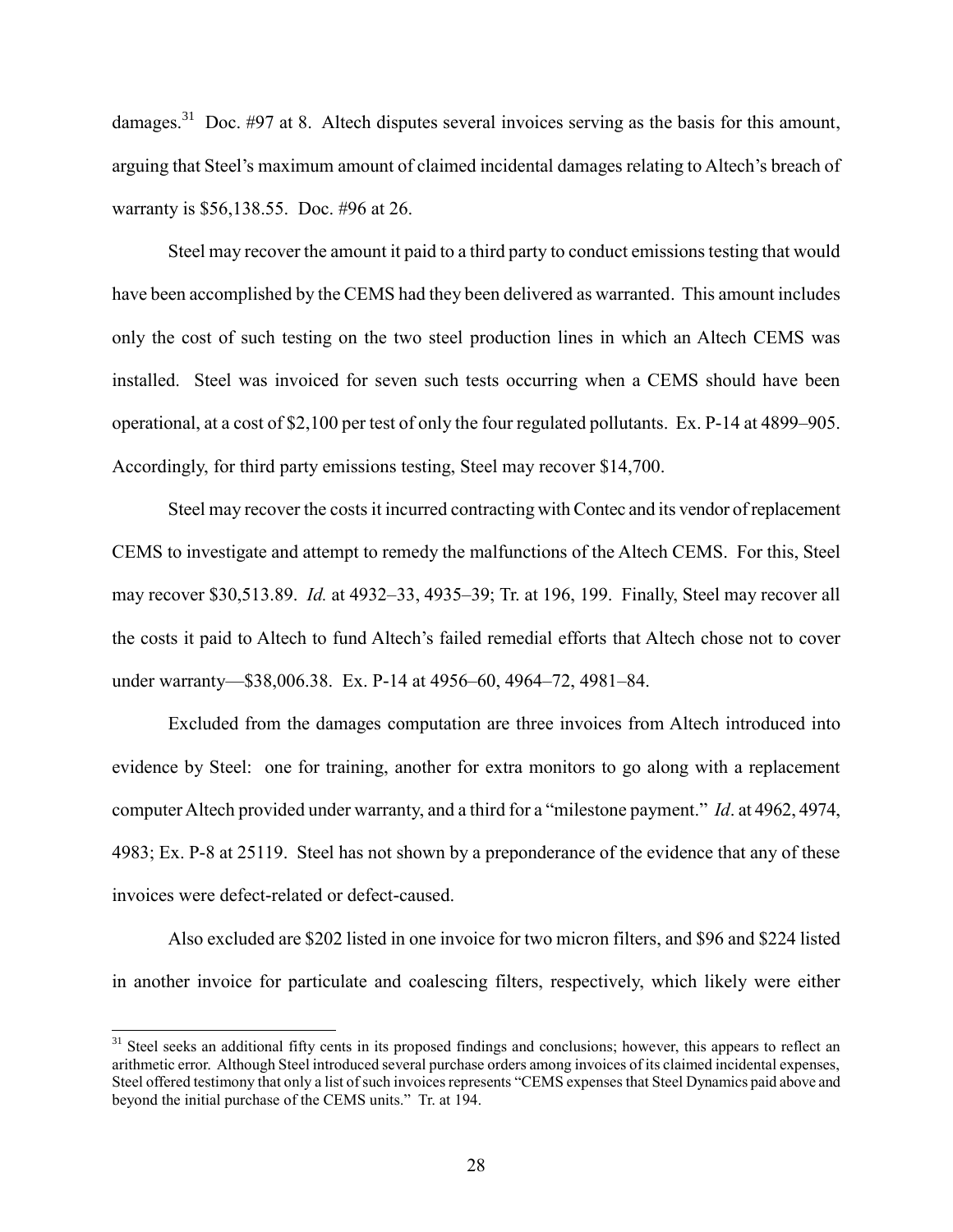maintenance items or necessary because of the operating environment of Steel's plant and not because of CEMS defects. Ex. P-14 at 4966, 4981; Tr. at 572.

Further excluded are invoices for expenses related to housing the CEMS, including for insulation, refrigeration, a concrete pad, and wiring. The Altech proposal made clear that Steel was responsible for housing the CEMS in an air-conditioned room; moreover, much of these housing provisions were likely necessary for the replacement CEMS. Also excluded are invoices for calibration gases. Though CEMS malfunctions could result in wasted calibration gas, Steel admitted that it had connected bottles of calibration gas to the CEMS improperly, causing the bottles to leak. Tr. at 596–97. Moreover, it is beyond dispute that a properly working CEMS would consume calibration gas, and Steel presented no evidence as to how much calibration gas the CEMS would have consumed had they been delivered as warranted. Instead, Steel argued that even if it would have purchased all the invoiced calibration gas for working CEMS, its actual calibration gas expense was wasted because the Altech CEMS were never repaired. *Id.* at 682–83. But this argument misses the point, as Steel would still have had to buy calibration gas even if Altech never breached its contractual warranty.

#### **V Conclusion**

In its amended complaint, Steel asserts claims for contractual indemnity, negligence, breach of implied warranty of merchantability, breach of implied warranty of fitness for a particular purpose, and breach of contractual warranty. The contractual indemnity claim was dismissed with prejudice on Altech's ore tenus motion for judgment on partial findings at trial. For the reasons above, Altech's ore tenus motion for judgment on Steel's remaining claims is **GRANTED in Part and DENIED in Part**. The motion is GRANTED such that Steel's claims for negligence, breach of implied warranty of merchantability, and breach of implied warranty of fitness for a particular